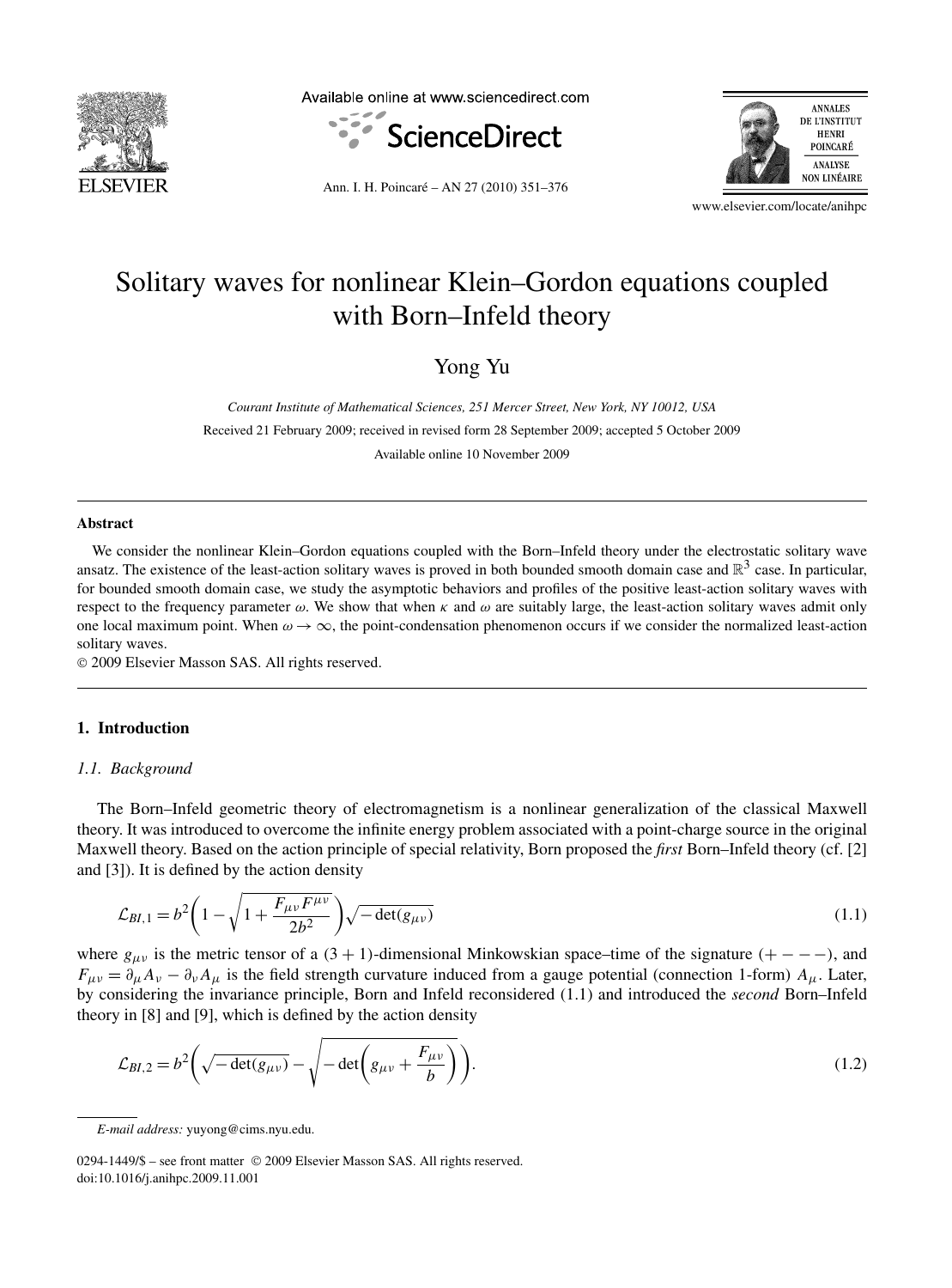It is clear that when the Born–Infeld free parameter  $b \to \infty$ , both (1.1) and (1.2) reduce to the classical Maxwell theory.

In recent years, the Born–Infeld nonlinear electromagnetism has regained its importance due to its relevance in the theory of superstrings and membranes (cf. [29]). It has received much attention from both theoretic physicists and mathematicians (cf. [32,27,1,18,34,24]). Mathematically, motivated from Gibbons' work (cf. [18]), in [34], Yang proposed an extended Born–Infeld equation, which can be used to unify the minimal surface equations and maximal hypersurface equations. Meanwhile, the author studied the existence of magnetostatic minimum-energy solutions in the Born–Infeld–Higgs model. Later, in Lin and Yang's work (cf. [24]), the authors studied the gauged harmonic maps by extending the scalar Higgs fields in [34] to maps from a 2-surface into the standard 2-sphere. The coexistence of vortices and antivortices were obtained by studying the first-order system of self-dual and anti-self-dual equations. The existence of cosmic strings induced by these vortices were also established.

## *1.2. Electrostatic solitary wave ansatz*

As we know, the gauge potential  $A_\mu$  can be coupled to a complex order parameter  $\psi$  through the minimal coupling rule. That is the formal substitution

$$
\frac{\partial}{\partial t} \mapsto \frac{\partial}{\partial t} - iA_0,
$$
  

$$
\nabla \mapsto \nabla - iA
$$

where  $A = (A_1, A_2, A_3)$  is a magnetic vector potential, and  $A_0$  is an electric potential. Therefore, in a flat Minkowskian space–time with metric  $(g_{\mu\nu}) = \text{diag}[1, -1, -1, -1]$ , we can define the Klein–Gordon–Maxwell Lagrangian density L*KGM* as

$$
\mathcal{L}_{KGM} = \frac{1}{2} \left[ \left| \frac{\partial \psi}{\partial t} - i \psi A_0 \right|^2 - |\nabla \psi - i A \psi|^2 - m^2 |\psi|^2 \right] + \frac{1}{p} |\psi|^p \tag{1.3}
$$

where *m* is the mass of a particle, and  $p \in (2, 6)$  is a constant describing the nonlinearity in (1.3). The nonlinear Born–Infeld–Klein–Gordon equations (NBIKG for short) are the Euler–Lagrange equations of the total action

$$
S = \int \mathcal{L}_{BI,1} + \mathcal{L}_{KGM}.\tag{1.4}
$$

Under the electrostatic solitary wave ansatz

$$
\psi(x,t) = u(x)e^{i\omega t}, \qquad A_0 = -\phi(x), \qquad A = 0
$$

where *u* and  $\phi$  are real-valued functions defined on a subset *U* of  $\mathbb{R}^3$ , and  $\omega$  is a positive frequency parameter, the total action in (1.4) takes the form

$$
F_U(u,\phi) := \int\limits_U \frac{1}{2} |\nabla u|^2 + \frac{1}{2} (m^2 - \omega^2) u^2 - \frac{1}{p} |u|^p \, dx - E_{u,U}(\phi) \tag{1.5}
$$

with

$$
E_{u,U}(\phi) := \int_{U} b^2 \left( 1 - \sqrt{1 - \frac{1}{b^2} |\nabla \phi|^2} \right) + \omega u^2 \phi + \frac{1}{2} \phi^2 u^2.
$$
 (1.6)

The critical point  $(\phi, u)$  of  $F_U$  satisfies the Euler–Lagrange equations associated with (1.5). By standard calculations, we get

$$
\begin{cases}\n\nabla \cdot \frac{\nabla \phi}{\sqrt{1 - \frac{1}{b^2} |\nabla \phi|^2}} = u^2(\omega + \phi), \\
\Delta u = (m^2 - (\omega + \phi)^2)u - |u|^{p-2}u.\n\end{cases}
$$
\n(1.7)

In this article, *U* is assumed to be a bounded smooth domain in  $\mathbb{R}^3$  or the whole  $\mathbb{R}^3$  space. When  $U = \mathbb{R}^3$ , we omit the subscription *U* from (1.5) and (1.6). That is, we use *F* and  $E_u$  to denote  $F_{\mathbb{R}^3}$  and  $E_u$ <sub>*R*<sup>3</sup></sub>, respectively. As a convention in this paper, in an integral expression, if its integration domain is  $\mathbb{R}^3$ , we will omit  $\mathbb{R}^3$  from the integral expression.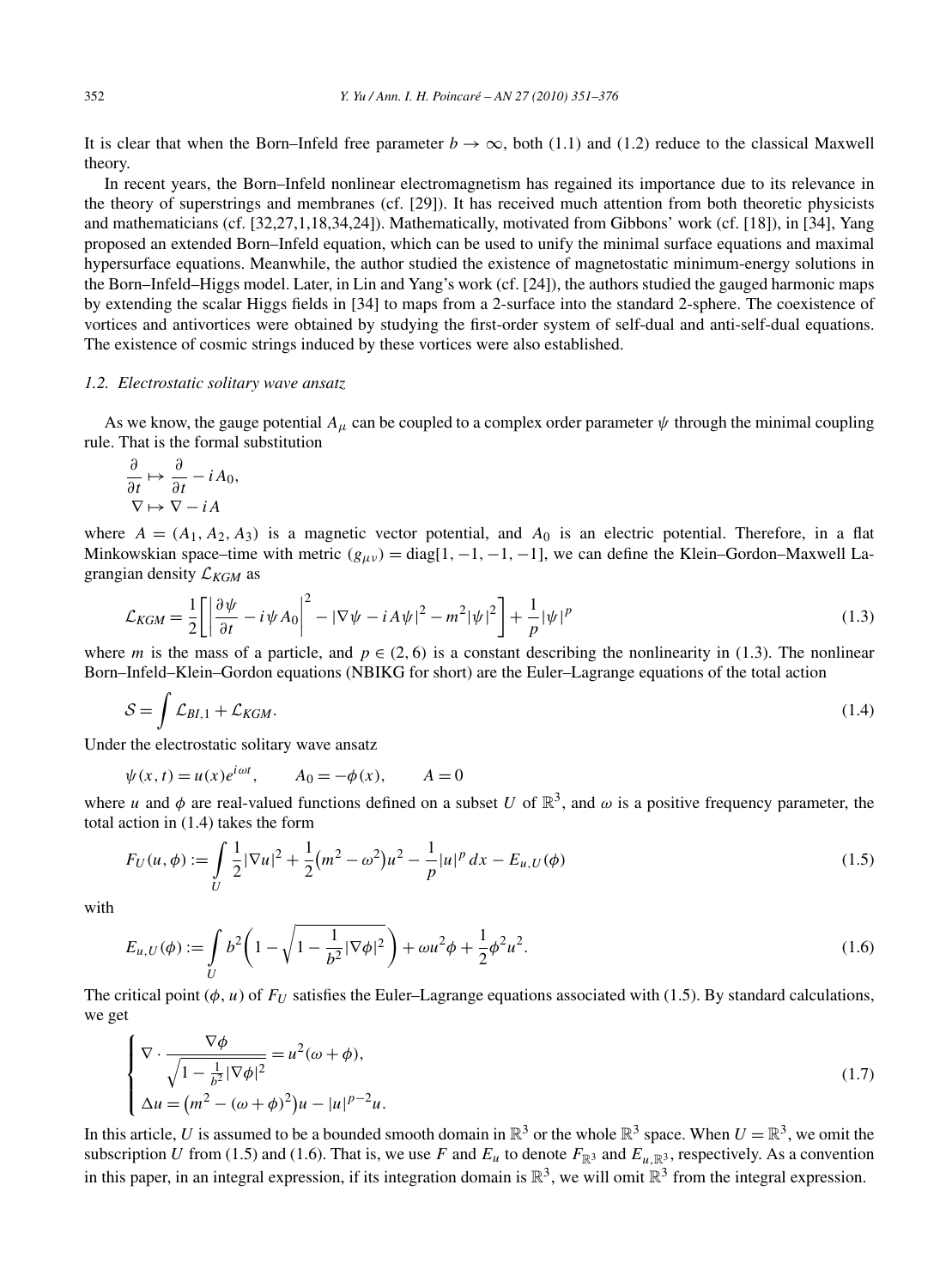## *1.3. Main results*

The existence of solitary waves has been well studied in different systems (cf. [4–7,10–13,16,22,25]). Particularly in [13] and [25], the authors considered the system of nonlinear Klein–Gordon equation coupled with the Born–Infeld type equations. Here, the Born–Infeld type equations refer to the second order expansion of the original Born–Infeld equations when the Born–Infeld parameter  $b \to \infty$ . In this article, we study the original Born–Infeld equations.

Firstly, for any fixed  $u \in L^2(U)$ , we study the variational problem

$$
\min_{\phi \in M} E_{u,U}(\phi). \tag{1.8}
$$

The configuration space

$$
M := D(U) \cap \left\{ \phi \mid \|\nabla \phi\|_{L^{\infty}(U)} \leqslant b \right\} \tag{1.9}
$$

naturally arises from the physical constraint (quantity under the square root in (1.6) should be nonnegative) and the finite energy condition  $(E_{u,U}(\phi) < \infty)$  of (1.6). In (1.9),  $D(U)$  denotes the completion of  $C_0^{\infty}(U;\mathbb{R})$  with respect to the norm

$$
\|\phi\|_{D(U)} := \|\nabla\phi\|_{L^2(U)} + \|\nabla\phi\|_{L^4(U)}.
$$

It is embedded into  $L^{\infty}(U)$  continuously (cf. Proposition 8 in [17]). Therefore, *M* is a topological space by equipping with the uniform norm topology when *U* is a bounded smooth domain or the locally uniform norm topology when  $U = \mathbb{R}^3$ . The existence of global minimizer for the variational problem (1.8) will be studied in Section 2.1 by an application of the direct method in the Calculus of Variations. The minimizer is unique because of the convexity of the functional  $E_{u,U}$ . Therefore, we can define a nonlinear operator

$$
\Phi: L^2(U) \mapsto M,\tag{1.10}
$$

which sends one  $L^2(U)$  function *u* to the unique minimizer of the variational problem (1.8). In Section 2.3, the operator  $\Phi$  is proved to be a continuous map between  $L^2(U)$  and M if we equip  $L^2(U)$  with its strong topology.

Plug the minimizer  $\Phi(u)$  into (1.5), the functional

$$
J[u] := F_U(u, \Phi(u)), \tag{1.11}
$$

which is defined on  $H^1(U)$  or a subspace of  $H^1(U)$ , is strongly indefinite. In Proposition 3.1, the functional *J* will be proved to be *C*<sup>1</sup> differentiable in the sense of Fréchet. We emphasize here that, with the loss of the *C*<sup>1</sup> regularity on  $\Phi$ , our method relies only on the continuity of the operator  $\Phi$ . In Section 3.2, we will assume  $U = \mathbb{R}^3$ . By the  $\mathbb{Z}_2$ Mountain Pass Theorem, we will prove the existence of infinite many critical points of *J* with radial symmetry when

$$
\kappa = \frac{m}{\omega} \tag{1.12}
$$

is suitably large (see Theorem 3.3). Furthermore, we will show that among all nonzero critical points of *J* with radial symmetry, there exists one that attains the least-*J* -action (see Theorem 3.8). In Section 3.3, *U* is a bounded smooth domain. We will study the positive critical points of the functional *J* with boundary values set to be 0. Therefore, we work on the functional

$$
J_{+}[u] := \int_{U} \frac{1}{2} |\nabla u|^{2} + \frac{1}{2} (m^{2} - \omega^{2}) u^{2} - \frac{1}{p} u_{+}^{p} dx - E_{u,U}(\Phi(u)).
$$
\n(1.13)

 $J_+$  is defined on  $H_0^1(U)$ . Based on the well-known Mountain Pass Lemma due to Ambrosetti and Rabinowitz, we will show in Theorem 3.18 and Theorem 3.19 that if *κ* is suitably large, then among all nonzero critical points of *J*+, there exists one that attains the least-*J* -action. We call it the positive least-*J* -action critical point of *J* . Compared to the magnetostatic minimum-energy solutions for the Born–Infeld–Higgs model or the gauged harmonic map model in [34] and [24], our results in Theorems 3.3, 3.8, 3.18 and 3.19 verify the existence of the least-action solutions in the context of electrostatic fields. Moreover, in Theorem 3.18, we generalize the existence of the Mountain Pass solution in [26] and [33] to a coupled system combining a semilinear elliptic equation with an electric potential governed by the Born–Infeld theory.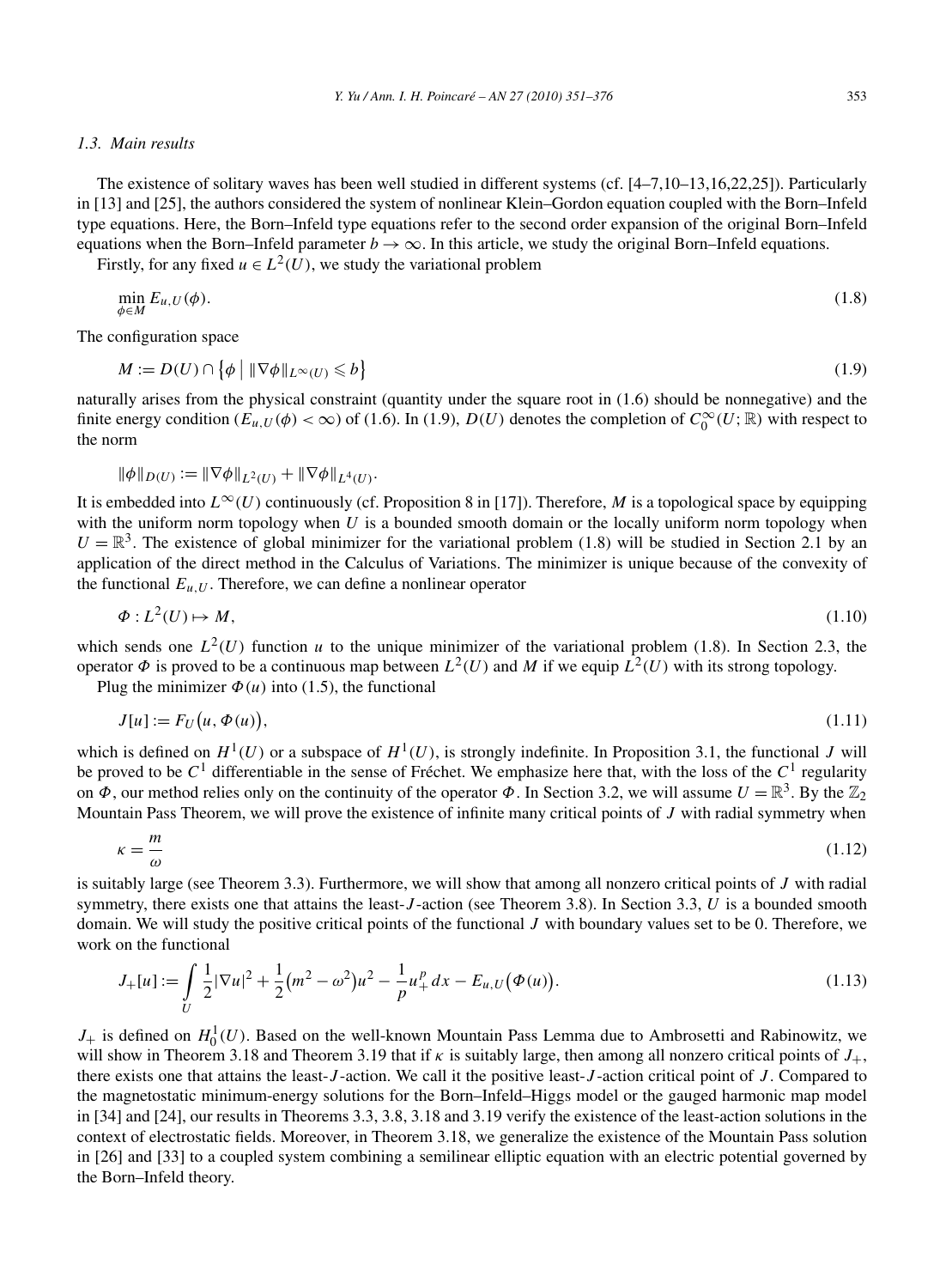Denote  $u_{k,\omega}$  by one positive least-*J*-action critical point of the functional  $J_+$ . With respect to the parameters *κ* and *ω*, in Section 4, we focus on the asymptotic behaviors and profiles of the functions in relation to *uκ,ω* and  $\Phi_{\omega}(u_{k,\omega})$ . We adopt a singular perturbation method. In fact, in Section 4.3, we will prove the point-condensation phenomenon for the normalized function  $v_{k,\omega} = \omega^{\frac{2}{2-p}} u_{k,\omega}$ . More precisely, it will be proved that when *κ* is a suitably large constant, in the limit of  $\omega \to \infty$ ,  $v_{\kappa,\omega}$  admits only one local maximum point  $P_{\kappa,\omega}$ . In particular,

$$
v_{\kappa,\omega}(P_{\kappa,\omega}) \geqslant (\kappa^2 - 1)^{\frac{1}{p-2}} \tag{1.14}
$$

is uniformly bounded from below by a constant depending only on  $\kappa$ . Meanwhile, the normalized function  $v_{\kappa,\omega} \to 0$ in  $C^{1,\alpha}_{\text{loc}}(U \setminus P_{\kappa,\omega}).$ 

# **2. Minimizer of** *Eu,U*

## *2.1. Existence of the minimizer Φ(u)*

Denote  $D^{1,2}(U)$  by the completion of  $C_0^{\infty}(U;\mathbb{R})$  with respect to the norm

 $\|\phi\|_{D^{1,2}(U)} := \|\nabla \phi\|_{L^2(U)}.$ 

*D(U)* is continuously embedded into both  $D^{1,2}(U)$  and  $L^{\infty}(U)$ . Moreover,  $D^{1,2}(U)$  is continuously embedded into  $L^{6}(U)$  by Sobolev inequality.

In the following, we begin to study the variational problem (1.8) in this section. First, let us state a lemma.

**Lemma 2.1.** If  $\{\phi_n\} \subseteq M$  and  $\phi_n \to \phi$  in  $D^{1,2}(U)$ , then  $\phi_n \to \phi$  uniformly in  $\overline{U}$  if U is a bounded smooth domain;  $\phi_n \to \phi$  *locally uniformly in*  $\mathbb{R}^3$ *, if*  $U = \mathbb{R}^3$ *.* 

**Proof.** Assume that  $\{\phi_{n_k}\}$  is any subsequence of  $\{\phi_n\}$ . Since  $\{\phi_{n_k}\} \subseteq M$  and  $\phi_{n_k} \to \phi$  weakly in  $D^{1,2}(U)$ ,  $\{\nabla \phi_{n_k}\}$  is uniformly bounded in  $L^2(U)$  and  $L^4(U)$ . If *U* is a bounded smooth domain, by Morrey's inequality, we then have

$$
\|\phi_{n_k}\|_{C^{0,\frac{1}{4}}(\bar{U})}\leq C\|\phi_{n_k}\|_{D(U)},
$$

which implies that  $\{\phi_{n_k}\}$  is equicontinuous on  $\bar{U}$ . Apply Arzelá–Ascoli's theorem, we can extract a subsequence, which is denoted by  $\{\phi_{n_k}\}\$ , such that  $\phi_{n_k} \rightrightarrows \phi$  in  $\bar{U}$ . Because the subsequence  $\{\phi_{n_k}\}\$ is arbitrary, we have  $\phi_n \rightrightarrows \phi$ in  $\bar{U}$ .  $\mathbb{R}^3$  case is similar. We omit the proof.  $\Box$ 

In the following, we use the direct method in the Calculus of Variations (cf. Theorem 1.2 in [31]) to show that

**Theorem 2.2.** For every  $u \in L^2(U)$ , there exists a unique  $\Phi(u) \in M$  such that

$$
E_{u,U}(\Phi(u)) = \inf_{\phi \in M} E_{u,U}(\phi).
$$

In fact, we need to verify that:

- (1) *M* is a weakly closed subset of  $D^{1,2}(U)$ ;
- (2)  $E_{u,U}$  is coercive and weakly sequentially lower semicontinuous on *M* with respect to  $D^{1,2}(U)$ .

**Lemma 2.3.** *M is a weakly closed subset of*  $D^{1,2}(U)$ *.* 

**Proof.** Note that,  $D^{1,2}(U)$  is reflexive and *M* is convex. We only need to prove the strong closedness of *M* in  $D^{1,2}(U)$ . Choose  $\{\phi_n\} \subseteq M$ ,  $\phi_n \to \phi$  in  $D^{1,2}(U)$ . Up to a subsequence, we can assume  $\nabla \phi_n \to \nabla \phi$  almost everywhere in *U*. Then  $\|\nabla \phi\|_{L^{\infty}(U)} \leq b$ . We also have

$$
\int\limits_U |\nabla \phi_n - \nabla \phi|^4 \leq 4b^2 \int\limits_U |\nabla \phi_n - \nabla \phi|^2 \to 0.
$$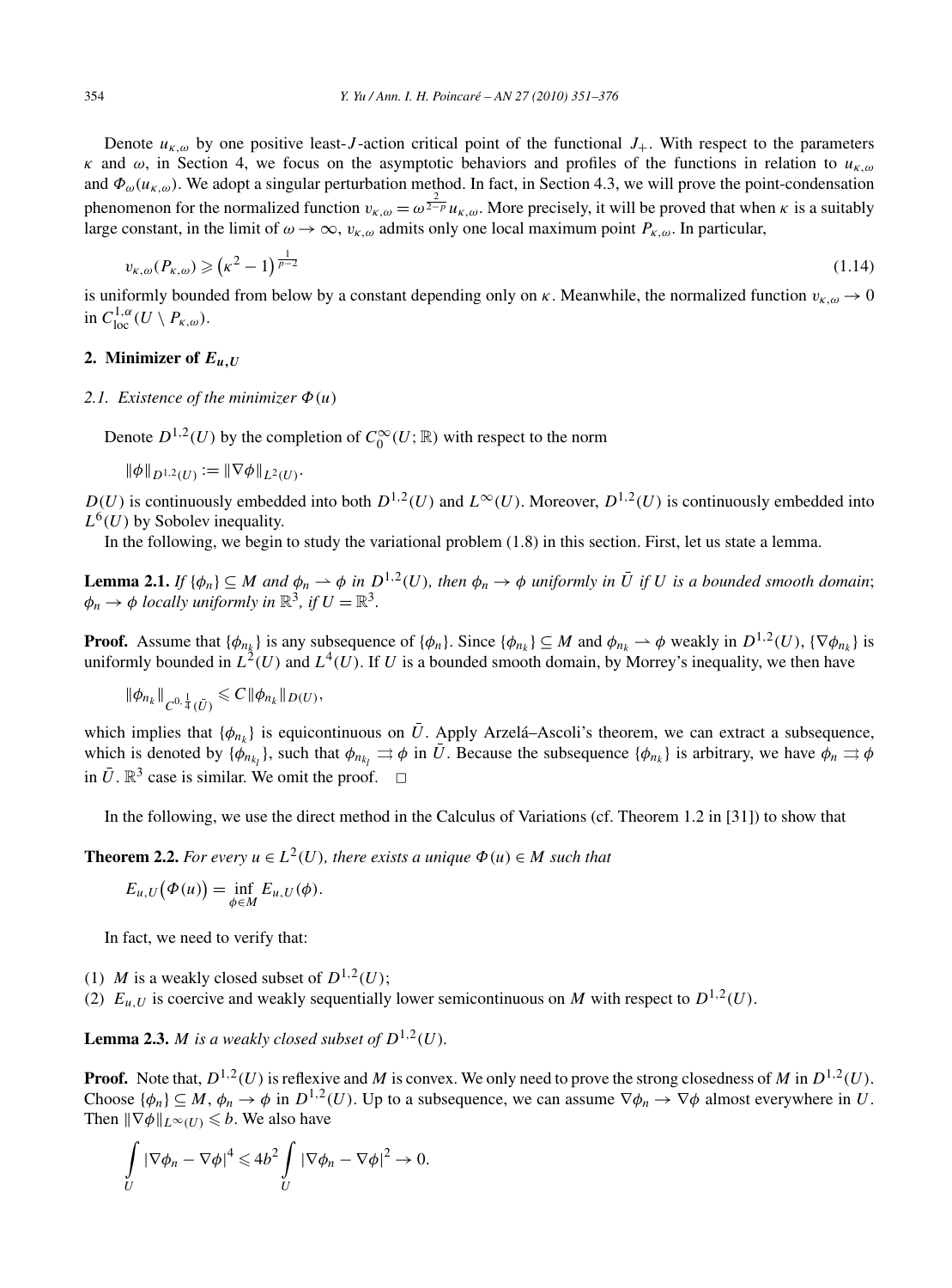Hence,  $\phi \in D(U)$ . Under the definition of *M* in (1.9),  $\phi \in M$ .  $\Box$ 

Pay attention to the fact that

$$
F(x, \phi, p) = b^2 \left( 1 - \sqrt{1 - \frac{1}{b^2} |p|^2} \right) + \omega u^2(x) \phi + \frac{1}{2} u^2(x) \phi^2 \ge -\frac{1}{2} \omega^2 u^2(x)
$$

is convex in  $p$ . Then,  $F$  is a Caratheodory function. In the following, we apply Theorem 1.6 in [31] and show that

**Lemma 2.4.**  $E_{u,U}(\cdot)$  is coercive and weakly sequentially lower semicontinuous with respect to  $D^{1,2}(U)$ *.* 

**Proof.** The coercivity of  $E_{u,U}$  with respect to  $D^{1,2}(U)$  is a result of the fact that

$$
E_{u,U}(\phi) \geqslant \int\limits_U \frac{1}{2} |\nabla \phi|^2 \, dx - \frac{1}{2} \omega^2 \int\limits_U u^2 \, dx.
$$

Let us now prove the weakly sequentially lower semicontinuity of  $E_{u,U}$ . Assume that  $\{\phi_n\} \subseteq M$  and  $\phi_n \to \phi$  weakly in  $D^{1,2}(U)$ . From Lemma 2.1, we know that  $\phi_n \rightrightarrows \phi$  locally in *U*. That is,  $\forall U' \in U$ , we have  $\phi_n \rightrightarrows \phi$  in *U'*. Hence,  $\phi_n \to \phi$  in  $L^1(U')$ . Since  $\nabla \phi_n \to \nabla \phi$  weakly in  $L^2(U)$ , we get  $\nabla \phi_n \to \nabla \phi$  weakly in  $L^1(U')$ . Apply Theorem 1.6 in [31],

$$
E_{u,U}(\phi) \leqslant \liminf_{n \to \infty} E_{u,U}(\phi_n). \qquad \Box
$$

**Remark 2.5.** Use the same method as the above, we can prove that if  $\{\phi_n\} \subseteq M$  and  $\phi_n \to \phi$  weakly in  $D^{1,2}(U)$ , then

$$
\int\limits_U b^2 \bigg(1 - \sqrt{1 - \frac{1}{b^2} |\nabla \phi|^2}\bigg) \leqslant \liminf\limits_{n \to \infty} \int\limits_U b^2 \bigg(1 - \sqrt{1 - \frac{1}{b^2} |\nabla \phi_n|^2}\bigg).
$$

Now we complete this section by the proof of Theorem 2.2.

**Proof of Theorem 2.2.** Lemma 2.3 and Lemma 2.4 together with Theorem 1.2 in [31] imply that there exists a minimizer of  $E_{u,U}$  on *M*. The convexity of the functional  $E_{u,U}$  ensures the uniqueness of the minimizer.  $\Box$ 

#### *2.2. Some properties of the operator Φ*

From Theorem 2.2, we can construct the operator  $\Phi$ , which is defined as in (1.10). Since for a fixed  $u \in L^2(U)$ ,  $\Phi(u)$  is the unique minimizer of the variational problem (1.8), then

**Proposition 2.6.**  $\forall u \in L^2(U)$  *fixed,*  $\Phi = \Phi(u)$ *, we have* 

$$
\int_{U} \frac{|\nabla \Phi|^{2}}{\sqrt{1 - \frac{1}{b^{2}}|\nabla \Phi|^{2}}} \leq \int_{U} -u^{2}(\omega + \Phi)\Phi.
$$
\n(2.1)

**Proof.**  $\forall \lambda \in (0, 1), \lambda \Phi \in M$ . Consider  $E_{u,U}(\lambda \Phi)$  as a function of  $\lambda$ , then

$$
\frac{d}{d\lambda}E_{u,U}(\lambda\Phi) = \int\limits_U \lambda \frac{|\nabla\Phi|^2}{\sqrt{1 - \frac{1}{b^2}|\nabla\Phi|^2 \lambda^2}} + \omega u^2 \Phi + \lambda u^2 \Phi^2.
$$
\n(2.2)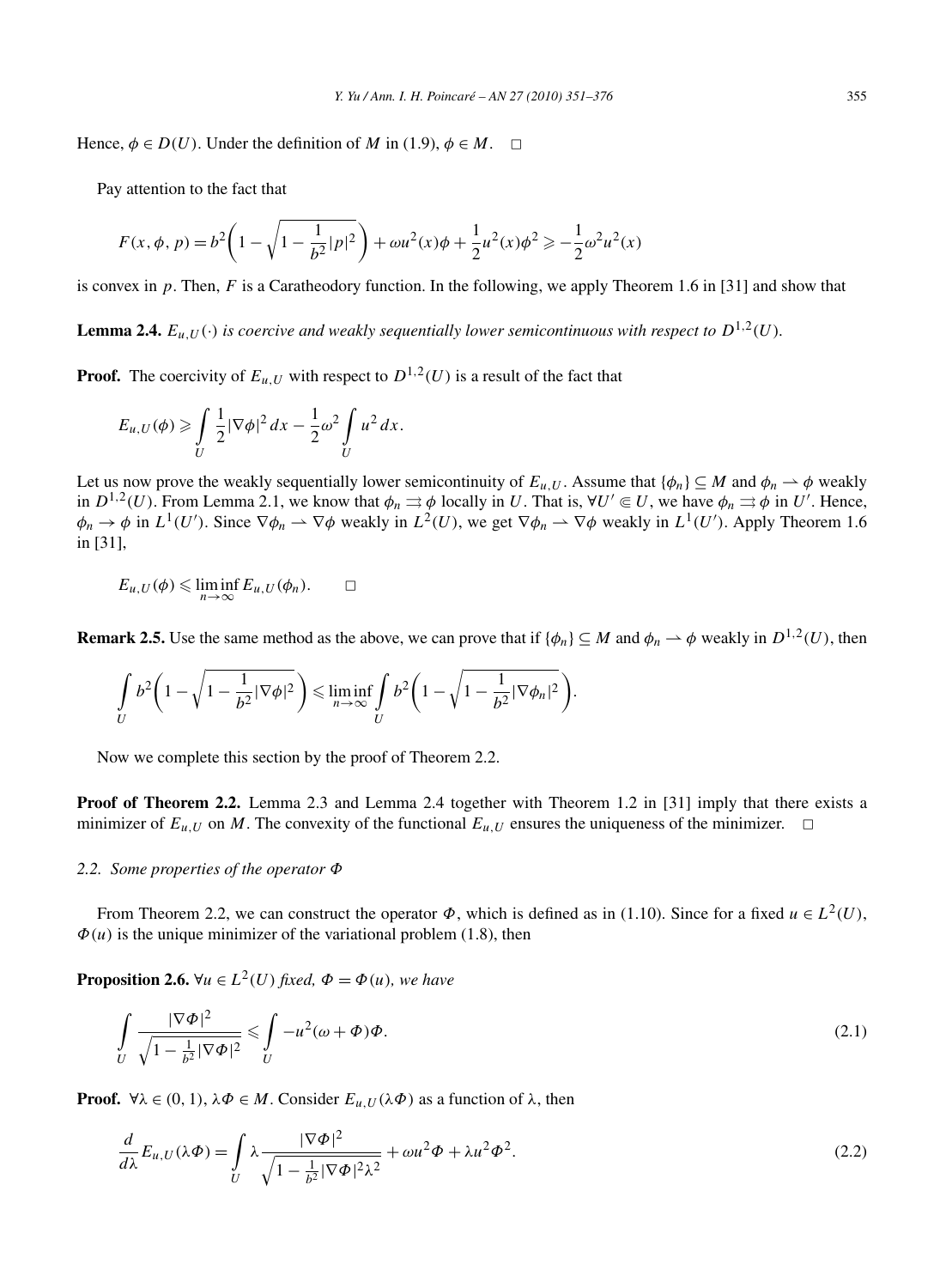Since  $\Phi$  attains the minimum of  $E_{u,U}$  in *M*, we have

$$
\liminf_{\lambda \to 1^{-}} \frac{d}{d\lambda} E_{u,U}(\lambda \Phi) \leq 0.
$$
\n(2.3)

Apply Fatou's Lemma,  $(2.2)$  and  $(2.3)$  may imply  $(2.1)$ .  $\Box$ 

Since  $D(U)$  is embedded into  $L^{\infty}(U)$  continuously, then  $(\omega + \Phi)\Phi \in L^{\infty}(U)$ . By the assumption that  $u \in L^2(U)$ , we can conclude from Proposition 2.6 that the minimizer  $\Phi = \Phi(u)$  of the variational problem (1.8) satisfies

$$
\int\limits_U \frac{|\nabla\Phi|^2}{\sqrt{1-\frac{1}{b^2}|\nabla\Phi|^2}} < +\infty.
$$

Therefore, we can define  $K \subseteq M$  as

$$
K := \left\{ \psi \in M \mid \int\limits_{U} \frac{|\nabla \psi|^2}{\sqrt{1 - \frac{1}{b^2} |\nabla \psi|^2}} < +\infty \right\}.
$$
\n(2.4)

The minimizer  $\Phi = \Phi(u)$  of the variational problem (1.8) is also the minimizer of the problem to minimize the energy functional  $E_{u,U}$  on  $K$ . Therefore, we may get the following proposition.

**Proposition 2.7** (Variational Inequality).  $\forall u \in L^2(U)$  fixed,  $\Phi = \Phi(u)$  is the minimizer of  $E_{u, U}$  on M. Then,  $\forall \psi \in K$ ,

$$
\int_{U} \frac{\nabla \Phi}{\sqrt{1 - \frac{1}{b^2} |\nabla \Phi|^2}} \cdot \nabla (\Phi - \psi) + (\omega + \Phi)(\Phi - \psi)u^2 \le 0.
$$
\n(2.5)

**Proof.**  $\forall \psi \in K$  and  $0 < \lambda < 1$ ,  $\lambda \Phi + (1 - \lambda)\psi \in K$ . We know that  $\Phi(u)$  attains the minimum of  $E_{u,U}$  on *K*, thus,

$$
\liminf_{\lambda \to 1^-} \frac{d}{d\lambda} E_{u,U} \big( \lambda \Phi + (1 - \lambda) \psi \big) \leq 0.
$$

Apply Lebesgue's Dominated Convergence theorem. We complete the proof.  $\Box$ 

As an application of the variational inequality (2.5), we prove the a priori upper and lower bounds of  $\Phi(u)$  for a fixed  $u \in L^2(U)$ .

**Proposition 2.8.**  $\forall u \in L^2(U)$ , it results in  $\Phi(u) \leq 0$ . Moreover,  $\Phi(u)(x) \geq -\omega$  if  $u(x) \neq 0$ .

**Proof.** Apply the variational inequality (2.5) and set  $\psi = -\Phi^-$ , we have

$$
\int\limits_U \frac{\nabla \Phi}{\sqrt{1-\frac{1}{b^2}|\nabla \Phi|^2}} \cdot \nabla (\Phi+\Phi^-)+\omega(\Phi+\Phi^-)u^2+(\Phi+\Phi^-)\Phi u^2\leq 0.
$$

That is,

$$
\int\limits_{\Phi\geqslant 0}\frac{\nabla\varPhi^+}{\sqrt{1-\frac{1}{b^2}|\nabla\varPhi^+|^2}}\cdot\nabla\varPhi^++\omega\varPhi^+u^2+\varPhi^+\varPhi^+u^2\leqslant 0.
$$

So we get  $\nabla \Phi^+ = 0$ . Hence,  $\Phi \le 0$ . If we set  $\psi = -\omega + (\omega + \Phi)^+$ , then we have

$$
\int_{\Phi \leq -\omega} \frac{|\nabla \Phi|^2}{\sqrt{1 - \frac{1}{b^2} |\nabla \Phi|^2}} + u^2 (\Phi + \omega)^2 \leq 0.
$$
\n(2.6)

Hence,  $\Phi(u)(x) \ge -\omega$  whenever  $u(x) \ne 0$ .  $\Box$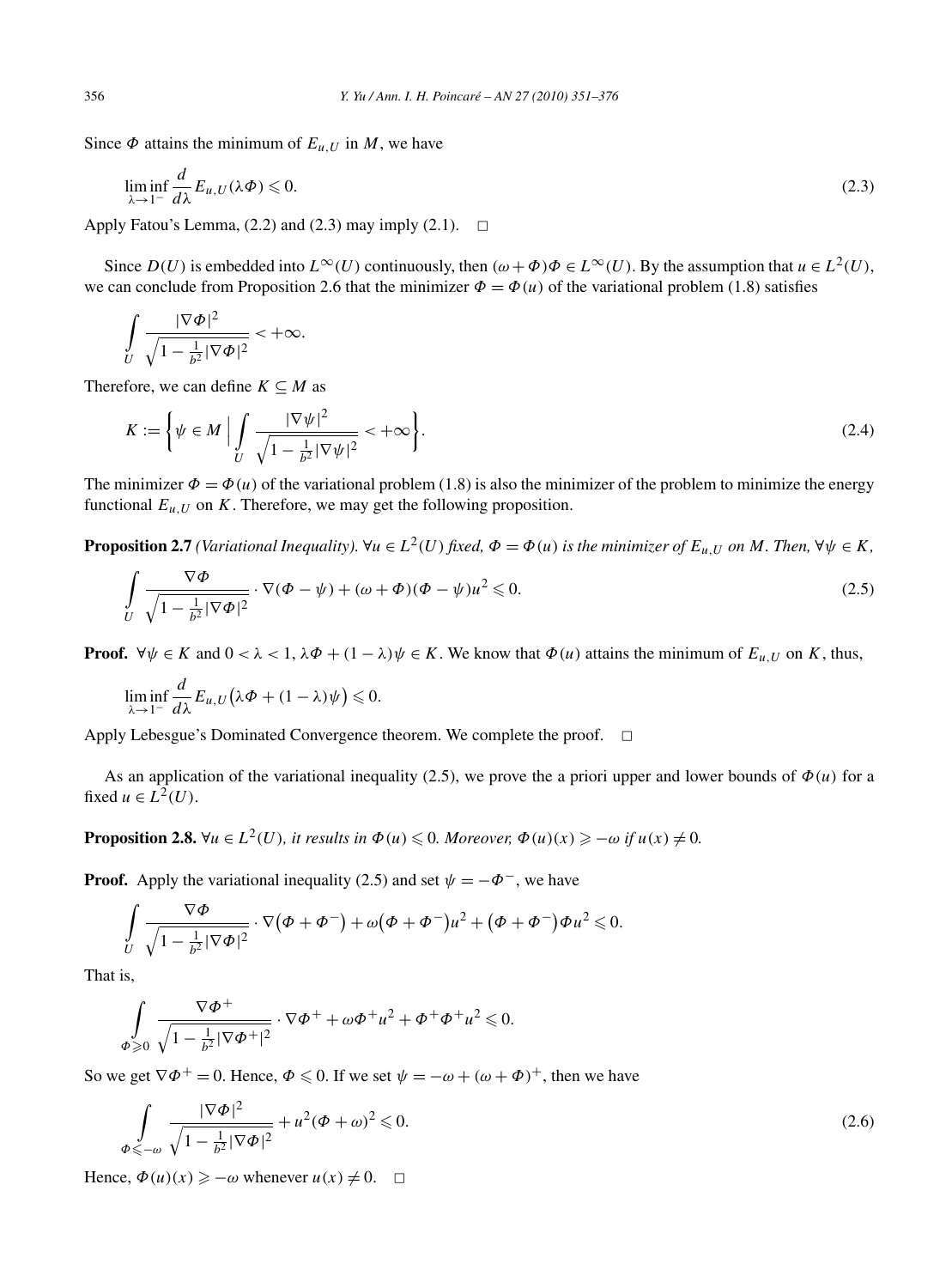In the rest of this section, we assume that  $U = \mathbb{R}^3$ . Let f be a function defined on  $\mathbb{R}^3$ . With respect to fixed  $x_0 \in \mathbb{R}^3$ and  $g \in O(3)$ , we can define translation and rotation on f as

$$
T_{x_0} f(x) := f(x + x_0), \qquad T_g f(x) := f(gx), \quad \forall x \in \mathbb{R}^3.
$$
 (2.7)

From the definition of  $K$  in (2.4), it is easy to prove that  $K$  is translation–rotation invariant. Pay attention to the uniqueness result in Theorem 2.2. We prove the fact that  $\Phi$  is even and commutes with the group of rototranslations in Proposition 2.9 below.

**Proposition 2.9.**  $\forall u \in L^2(\mathbb{R}^3)$ ,  $\forall g \in O(3)$ ,  $\forall x_0 \in \mathbb{R}^3$ , we have

$$
\Phi(T_{x_0}u) = T_{x_0}\Phi(u),\tag{2.8}
$$

$$
\Phi(T_g u) = T_g \Phi(u),\tag{2.9}
$$
\n
$$
\Phi(u) = \Phi(-u).
$$
\n
$$
(2.10)
$$

**Proof.** We know that

$$
E_u(\Phi(u))=E_{T_{x_0}u}(T_{x_0}\Phi(u)).
$$

Since *K* is translation–rotation invariant, we have  $T_{x_0}\Phi(u) \in K$ . Note that,  $\Phi(T_{x_0}u)$  attains the minimum of  $E_{T_{x_0}u}$ on *M*. Then,

$$
E_u(\Phi(u))\geqslant E_{T_{x_0}u}(\Phi(T_{x_0}u)).
$$

Since  $x_0$  is arbitrary, we conclude that

$$
E_u(\Phi(u)) = E_{T_{x_0}u}(\Phi(T_{x_0}u)) = E_{T_{x_0}u}(T_{x_0}\Phi(u)).
$$

The uniqueness result in Theorem 2.2 immediately implies (2.8). The proofs for (2.9) and (2.10) are similar. We omit the discussions here.  $\square$ 

As an application of (2.8) in Proposition 2.9 and the variational inequality (2.5) in Proposition 2.7, let us consider a  $W^{2,2}$  estimate on the minimizer  $\Phi(u)$ .

**Lemma 2.10.** If  $\nabla \Phi(u) \in L^{p_1}(\mathbb{R}^3)$ ,  $\nabla u \in L^2(\mathbb{R}^3) \cap L^{p_2}(\mathbb{R}^3)$  and  $u \in L^2(\mathbb{R}^3) \cap L^{p_3}(\mathbb{R}^3)$  where  $1 \leqslant p_i \leqslant \infty$  $(i = 1, 2, 3)$  *satisfying*  $\frac{1}{p_1} + \frac{1}{p_2} + \frac{1}{p_3} = 1$ *, then* 

$$
\int \sum_{i,j} |\partial_{ij} \Phi(u)|^2 \leqslant 6\omega \|\nabla \Phi(u)\|_{L^{p_1}(\mathbb{R}^3)} \|\nabla u\|_{L^{p_2}(\mathbb{R}^3)} \|u\|_{L^{p_3}(\mathbb{R}^3)}.
$$
\n(2.11)

**Proof.** Assume that  $\Phi = \Phi(u)$ ,  $\Phi_{1,\epsilon} := \Phi(x + \epsilon e_1)$  and  $u_{1,\epsilon} := u(x + \epsilon e_1)$  where  $e_1 = (1,0,0)$ . Since K is translation–rotation invariant,  $\Phi_{1,\epsilon} \in K$ . By Proposition 2.7, we have

$$
\int \frac{\nabla \Phi}{\sqrt{1 - \frac{1}{b^2} |\nabla \Phi|^2}} \cdot \nabla (\Phi - \Phi_{1,\epsilon}) + \omega (\Phi - \Phi_{1,\epsilon}) u^2 + (\Phi - \Phi_{1,\epsilon}) \Phi u^2 \le 0.
$$
\n(2.12)

From (2.8) in Proposition 2.9, we know that  $\Phi_{1,\epsilon} = \Phi(u(\cdot + \epsilon e_1))$ . Apply Proposition 2.7 again, we have

$$
\int \frac{\nabla \Phi_{1,\epsilon}}{\sqrt{1 - \frac{1}{b^2} |\nabla \Phi_{1,\epsilon}|^2}} \cdot \nabla (\Phi_{1,\epsilon} - \Phi) + \omega (\Phi_{1,\epsilon} - \Phi) u_{1,\epsilon}^2 + (\Phi_{1,\epsilon} - \Phi) \Phi_{1,\epsilon} u_{1,\epsilon}^2 \le 0.
$$
\n(2.13)

By adding the inequalities (2.12) and (2.13), we have

$$
\int \left| \nabla \frac{\Phi_{1,\epsilon} - \Phi}{\epsilon} \right|^2 + (\omega + \Phi(u)) \left( \frac{\Phi_{1,\epsilon} - \Phi}{\epsilon} \right) \left( \frac{u^2(x + \epsilon e_1) - u^2(x)}{\epsilon} \right) \leq 0.
$$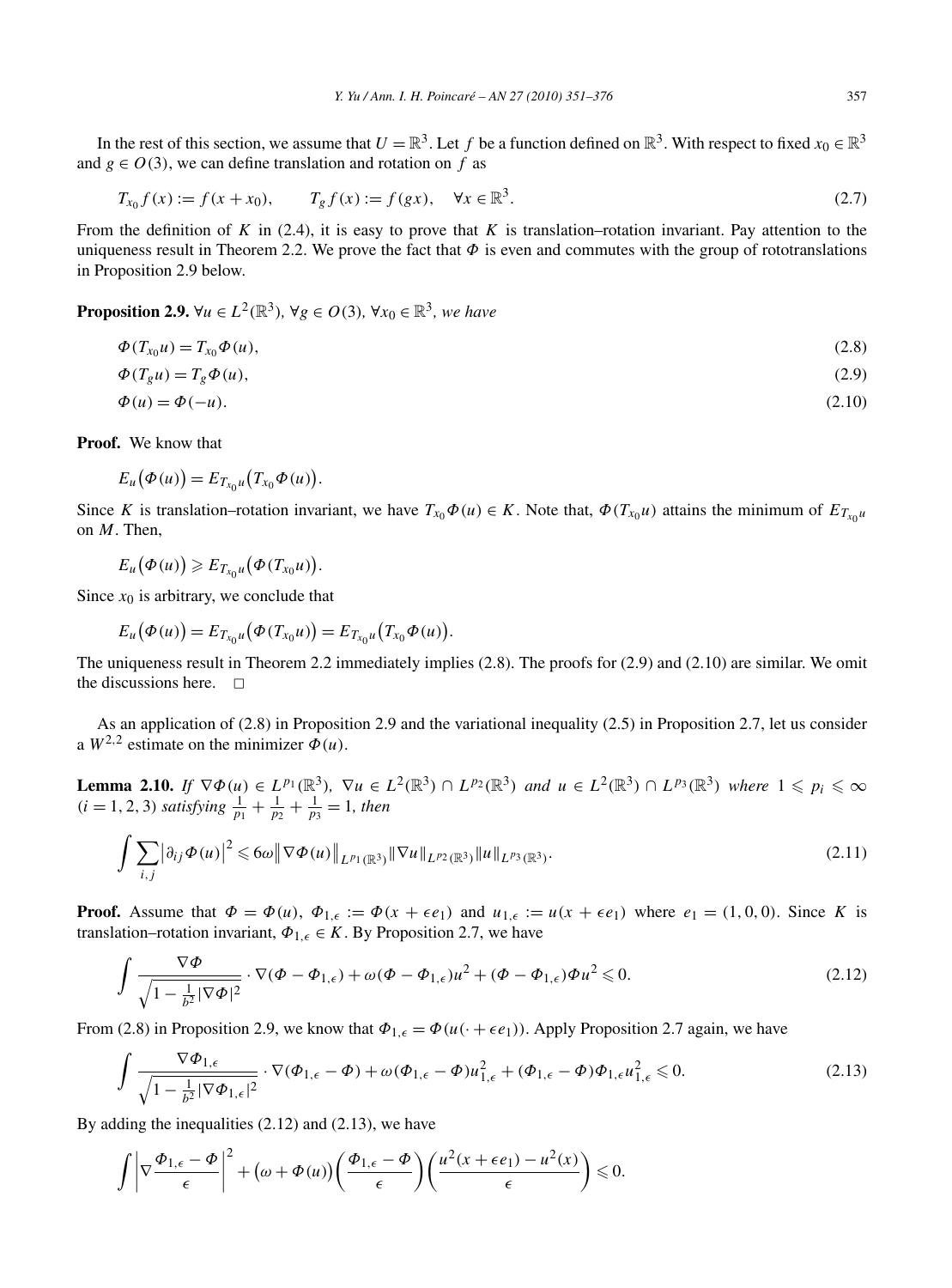Therefore,

$$
\int \left| \nabla \frac{\Phi_{1,\epsilon} - \Phi}{\epsilon} \right|^2 + 2u(\omega + \Phi(u)) \left( \frac{\Phi_{1,\epsilon} - \Phi}{\epsilon} \right) \left( \frac{u(x + \epsilon e_1) - u(x)}{\epsilon} \right) + \int (\omega + \Phi(u)) \left( \frac{\Phi_{1,\epsilon} - \Phi}{\epsilon} \right) \left( \frac{u(x + \epsilon e_1) - u(x)}{\epsilon} \right) (u(x + \epsilon e_1) - u(x)) \le 0.
$$
\n(2.14)

Since we know that if  $1 \leq p \leq \infty$ ,

$$
\left\|\frac{\Phi_{1,\epsilon}-\Phi}{\epsilon}\right\|_{L^p(\mathbb{R}^3)}\leqslant \|\nabla\Phi\|_{L^p(\mathbb{R}^3)}.
$$

In particular, if  $p = \infty$ ,

$$
\left\| \frac{\Phi_{1,\epsilon} - \Phi}{\epsilon} \right\|_{L^{\infty}(\mathbb{R}^3)} \leq b. \tag{2.15}
$$

Then, we know that

$$
\int \left( \omega + \Phi(u) \right) \left( \frac{\Phi_{1,\epsilon} - \Phi}{\epsilon} \right) \left( \frac{u(x + \epsilon e_1) - u(x)}{\epsilon} \right)^2 \leq b \left\| \left( \omega + \Phi(u) \right) \right\|_{L^{\infty}(\mathbb{R}^3)} \|\nabla u\|_{L^2(\mathbb{R}^3)}^2.
$$

Therefore, from (2.14) and Proposition 2.8, we have

$$
\int \left| \nabla \frac{\Phi_{1,\epsilon} - \Phi}{\epsilon} \right|^2 \leq 2 \int \left| (\omega + \Phi(u)) \left( \frac{\Phi_{1,\epsilon} - \Phi}{\epsilon} \right) \left( \frac{u(x + \epsilon e_1) - u(x)}{\epsilon} \right) u \right| + O(\epsilon)
$$
  

$$
\leq 2\omega \int \left| \left( \frac{\Phi_{1,\epsilon} - \Phi}{\epsilon} \right) \left( \frac{u(x + \epsilon e_1) - u(x)}{\epsilon} \right) u \right| + O(\epsilon).
$$
 (2.16)

By applying Hölder's inequality on (2.16) and letting  $\epsilon \to 0$ , we get

$$
\int |\nabla \partial_1 \Phi(u)|^2 \leq 2\omega \|\nabla \Phi\|_{L^{p_1}(\mathbb{R}^3)} \|\nabla u\|_{L^{p_2}(\mathbb{R}^3)} \|u\|_{L^{p_3}(\mathbb{R}^3)}
$$

where  $1 \leq p_i \leq \infty$   $(i = 1, 2, 3)$  satisfying  $\frac{1}{p_1} + \frac{1}{p_2} + \frac{1}{p_3} = 1$ .  $\Box$ 

Apply Lemma 2.10 by setting  $p_1 = \infty$ ,  $p_2 = p_3 = 2$ . The following proposition holds:

**Proposition 2.11.** *If*  $u \in H^1(\mathbb{R}^3)$ *, then*  $\nabla \Phi(u) \in H^1(\mathbb{R}^3; \mathbb{R}^3)$ *, which satisfies* 

$$
\int \sum_{i,j} \left| \partial_{ij} \Phi(u) \right|^2 \leqslant 6 \omega b \|\nabla u\|_{L^2(\mathbb{R}^3)} \|u\|_{L^2(\mathbb{R}^3)}.
$$
\n(2.17)

# *2.3. Continuity of the operator Φ*

In this section, we study the continuity of the operator  $\Phi$  in two cases. In Proposition 2.12, we prove that  $\Phi: L^2(U) \mapsto M$  is a continuous map if we equip  $L^2(U)$  with the strong  $L^2(U)$  topology. If we restrict the operator *Φ* on

$$
L := L^{2}(U) \cap L^{\frac{12}{5}}(U) \cap L^{3}(U)
$$
\n(2.18)

and equip *L* with the strong  $L^{\frac{12}{5}}(U) \cap L^3(U)$  topology, then in Proposition 2.13, we show that  $\Phi: L \mapsto M$  is a continuous map. Here,  $u_n \to u$  under the strong  $L^{\frac{12}{5}}(U) \cap L^3(U)$  topology means that  $u_n \to u$  in both  $L^{\frac{12}{5}}(U)$  and  $L^3(U)$  strongly. As before, *M* is a topological space equipped with the uniform norm topology if *U* is a bounded  $L^3(U)$ smooth domain or with the locally uniform norm topology if  $U = \mathbb{R}^3$ .

**Proposition 2.12.**  $\Phi: L^2(U) \mapsto M$  *is a continuous map.*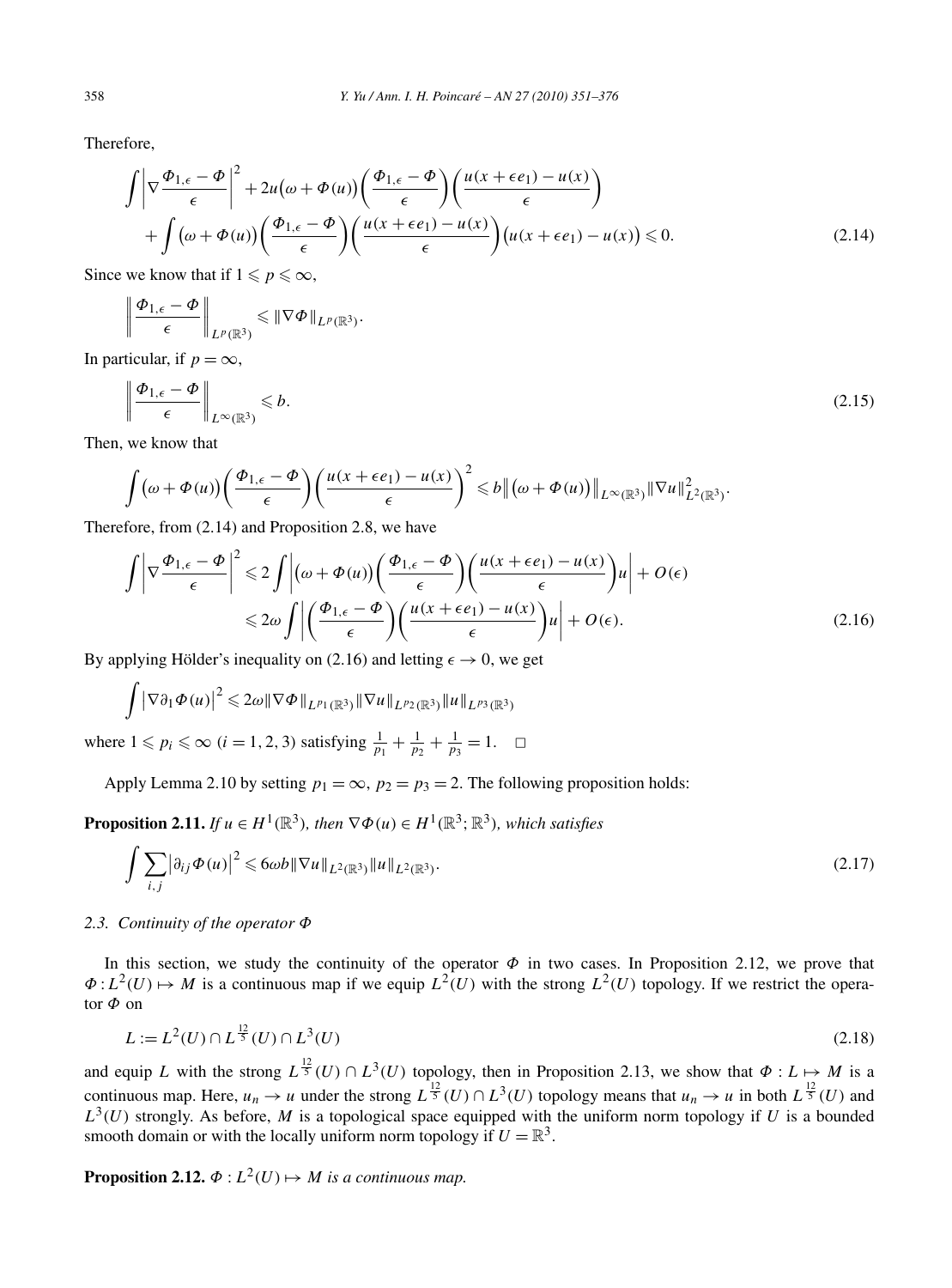**Proof.** Assume that  $u_n \to u$  strongly in  $L^2(U)$ . In the following, we show that  $\forall \{u_{n_k}\} \subseteq \{u_n\}$ , there exists a subsequence  $\{u_{n_{k_l}}\}$ , such that when *U* is a bounded smooth domain,  $\Phi(u_{n_{k_l}}) \rightrightarrows \Phi(u)$  in  $\bar{U}$ ; when  $U = \mathbb{R}^3$ ,  $\Phi(u_{n_{k_l}}) \rightrightarrows \Phi(u)$ locally in  $\mathbb{R}^3$ .

Note that,  $\{u_{n_k}\}$  is uniformly bounded in  $L^2(U)$ . By Propositions 2.6 and 2.8,  $\{\Phi(u_{n_k})\}$  is uniformly bounded in *D(U)*. Hence, it is also uniformly bounded in  $L^{\infty}(U)$ . Then, there exist a subsequence  $\{u_{n_{k}}\}$  and  $f \in M$ , such that  $\Phi(u_{n_{k_l}}) \to f$  in  $D^{1,2}(U)$ . By Lemma 2.1,  $\Phi(u_{n_{k_l}}) \to f$  in  $\bar{U}$  when *U* is a bounded smooth domain or  $\Phi(u_{n_{k_l}}) \to f$ locally in  $\mathbb{R}^3$  when  $U = \mathbb{R}^3$ . For the rest of the proof, we only need to show that  $f = \Phi(u)$ .

Because  $\Phi(u_{n_{k_l}})$  is the minimizer of  $E_{u_{n_{k_l}},U}$  on *M* and  $u_{n_{k_l}} \to u$  in  $L^2(U)$ , we have

$$
E_{u_{n_{k_l}},U}(\boldsymbol{\Phi}(u_{n_{k_l}}))\leqslant E_{u_{n_{k_l}},U}(\boldsymbol{\Phi}(u))\to E_{u,U}(\boldsymbol{\Phi}(u)).
$$

Note that,  $\{\Phi(u_{n_{k_l}})\}$  is uniformly bounded in  $L^{\infty}(U)$  and converges to *f* pointwisely. When  $u_{n_{k_l}} \to u$  in  $L^2(U)$ , we have

$$
\int_{U} \Phi(u_{n_{k_l}}) u_{n_{k_l}}^2 \to \int_{U} f u^2, \qquad \int_{U} \Phi(u_{n_{k_l}})^2 u_{n_{k_l}}^2 \to \int_{U} f^2 u^2. \tag{2.19}
$$

From Remark 2.5 and (2.19), we get

$$
E_{u,U}(f) \leq \liminf_{l \to \infty} E_{u_{n_{k_l}},U}(\Phi(u_{n_{k_l}})) \leq \lim_{l \to \infty} E_{u_{n_{k_l}},U}(\Phi(u)) = E_{u,U}(\Phi(u)).
$$

By the uniqueness result in Theorem 2.2,  $f = \Phi(u)$ .  $\Box$ 

**Proposition 2.13.**  $\Phi: L \mapsto M$  *is a continuous map. L is defined in* (2.18)*.* 

**Proof.** Assume that  $u_n \to u$  in *L*. When *U* is a bounded smooth domain, the result has already been included in Proposition 2.12. Now, we assume  $U = \mathbb{R}^3$ . Notice Proposition 2.8 and apply Hölder's inequality on the right-hand side of (2.1). We have

$$
\int |\nabla \Phi(u_n)|^2 + \frac{1}{2b^2} |\nabla \Phi(u_n)|^4 \leq \omega \|u_n\|_{L^{\frac{12}{5}}(\mathbb{R}^3)}^2 \|\Phi(u_n)\|_{L^6(\mathbb{R}^3)}.
$$
\n(2.20)

Since  $u_n \to u$  in *L*, we have  $\{u_n\}$  uniformly bounded in  $L^{\frac{12}{5}}(\mathbb{R}^3)$ . From (2.20),  $\{\Phi(u_n)\}$  is uniformly bounded in  $D(\mathbb{R}^3)$ . Hence, it is also uniformly bounded in  $L^\infty(\mathbb{R}^3)$  and  $L^6(\mathbb{R}^3)$ . Then, there exist a subsequence, still denoted by  ${\phi(u_n)}$ , and  $f \in M$ , such that  $\phi(u_n) \to f$  in  $D^{1,2}(\mathbb{R}^3)$ . Apply Lemma 2.1,  $\phi(u_n) \to f$  locally in  $\mathbb{R}^3$ . For the rest of the proof, we only need to show that  $f = \Phi(u)$ .

Note that,

$$
\left| \int u_n^2 \Phi(u) - u^2 \Phi(u) \right| \leq \| u_n^2 - u^2 \|_{L^{\frac{6}{5}}} \| \Phi(u) \|_{L^6} \leq C \| \nabla \Phi(u) \|_{L^2} \| u_n - u \|_{L^{\frac{12}{5}}} \to 0,
$$
\n(2.21)

$$
\left| \int u_n^2 \Phi(u)^2 - u^2 \Phi(u)^2 \right| \leq \| u_n^2 - u^2 \|_{L^{\frac{3}{2}}} \| \Phi(u) \|_{L^6}^2 \leq C \| \nabla \Phi(u) \|_{L^2}^2 \| u_n - u \|_{L^3} \to 0. \tag{2.22}
$$

Hence, we have

$$
\lim_{n\to\infty}E_{u_n}\big(\Phi(u)\big)=E_u\big(\Phi(u)\big).
$$

Since  $E_{u_n}(\Phi(u_n)) \leqslant E_{u_n}(\Phi(u))$ , then

$$
\limsup_{n} E_{u_n}(\Phi(u_n)) \leqslant E_u(\Phi(u)). \tag{2.23}
$$

In another way, note that,  $\{\Phi(u_n)\}$  is uniformly bounded in  $L^6(\mathbb{R}^3)$ ,  $L^\infty(\mathbb{R}^3)$  and converges to *f* pointwisely. When  $u_n \to u$  in *L*, we can apply the Lebesgue's Dominated Convergence theorem and similar arguments as in (2.21) and (2.22) to show that

$$
\int u_n^2 \Phi(u_n) \to \int u^2 f, \qquad \int u_n^2 \Phi(u_n)^2 \to \int u^2 f^2. \tag{2.24}
$$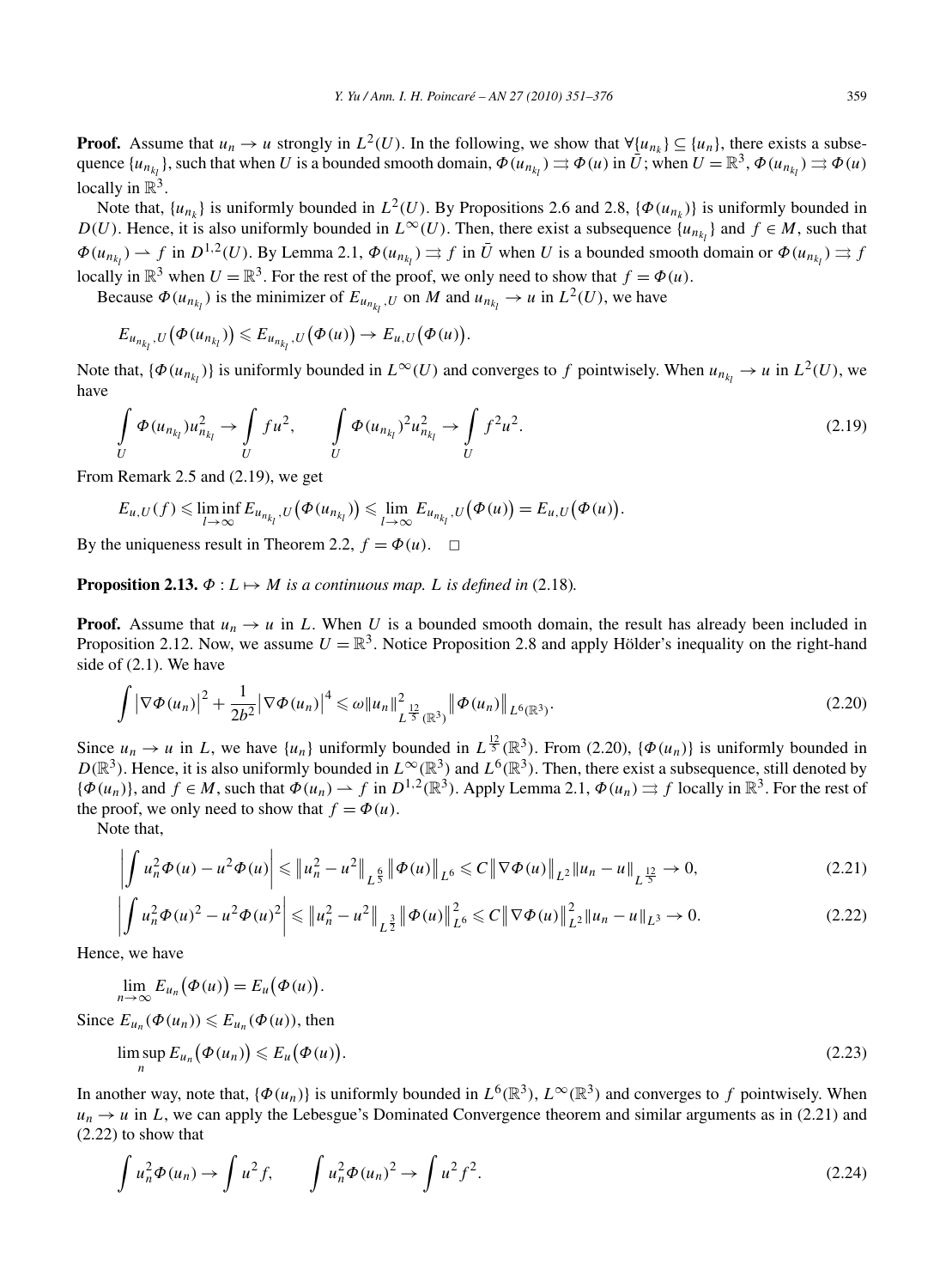Because of Remark 2.5 and (2.24), we have

$$
\liminf_{n} E_{u_n}(\Phi(u_n)) \ge E_u(f). \tag{2.25}
$$

Obviously, (2.23) and (2.25) imply that  $E_u(f) = E_u(\Phi(u))$ . Therefore, we have  $f = \Phi(u)$  by the uniqueness result in Theorem 2.2.  $\Box$ 

**Remark 2.14.** If  $u_n \to u$  in  $L^2(U)$  or *L*, then

$$
\lim_{n \to \infty} E_{u_n, U}(\Phi(u_n)) = E_{u, U}(\Phi(u)). \tag{2.26}
$$

# **3. Existence of solitary wave solutions**

In this section, we prove the existence of critical points of *J* and  $J_+$ . Firstly, let us study the  $C<sup>1</sup>$  differentiability of  $J$  and  $J_+$  in the sense of Fréchet.

*3.1. Differentiability of J and J*+

In this section, the functional *J* is defined on  $H$ , which is a subspace of  $H^1(U)$ . Naturally,  $H$  is endowed with the metric from  $H^1(U)$ . The main purpose of this section is to prove

**Proposition 3.1.**  $J \in C^1(\mathcal{H};\mathbb{R})$  *in the sense of Fréchet.* 

**Proof.** It is sufficient to prove

$$
\lim_{\|v\|_{H^{1}}\to 0} \left(J[u+v] - J[u] - DJ[u]v\right)/\|v\|_{H^{1}} = 0
$$

where

$$
DJ[u]v := \int_{U} \nabla u \cdot \nabla v + (m^2 - (\omega + \Phi(u))^2)uv - |u|^{p-2}uv.
$$
 (3.1)

We split  $J[u + v] - J[u] - DJ[u]v$  into three parts. That is,

$$
J[u + v] - J[u] - DJ[u]v = A + B + C
$$

where

$$
A = \int_{U} \frac{1}{2} |\nabla(u+v)|^{2} - \frac{1}{2} |\nabla u|^{2} - \nabla u \cdot \nabla v,
$$
  
\n
$$
B = -\frac{1}{p} \int_{U} |u+v|^{p} - |u|^{p} - p|u|^{p-2}uv,
$$
  
\n
$$
C = Eu, U(\Phi(u)) - E_{u+v,U}(\Phi(u+v)) + \int_{U} \frac{1}{2} (m^{2} - \omega^{2}) v^{2} + (2\omega + \Phi(u)) \Phi(u)uv.
$$

By Sobolev embedding theorem, it is easy to prove A,  $B = o(\|v\|_{H^1})$ . We thus focus on the proof of  $C = o(\|v\|_{H^1})$ . In the following, we will prove  $C \ge o(\|v\|_{H^1})$  and  $C \le o(\|v\|_{H^1})$  successively. Then we complete the proof of Proposition 3.1.

We first prove  $C \ge o(\|v\|_{H^1(\mathbb{R}^3)})$ . Since  $\Phi(u + v)$  minimizes  $E_{u+v,U}$  on *M*, we have

$$
C \geq D := E_{u,U}(\Phi(u)) - E_{u+v,U}(\Phi(u)) + \int_U \frac{1}{2}(m^2 - \omega^2)v^2 + (2\omega + \Phi(u))\Phi(u)uv.
$$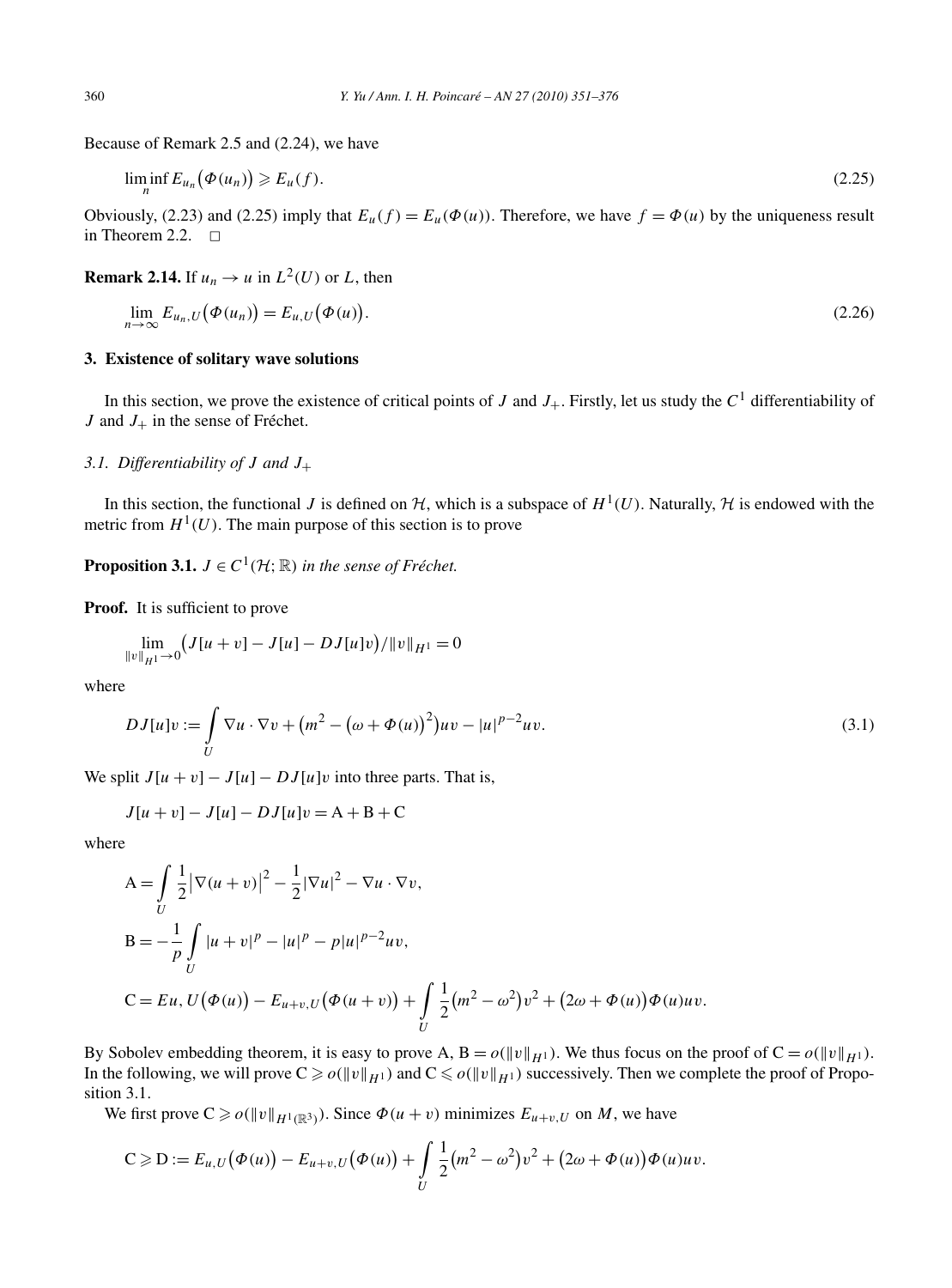Therefore,  $C \ge o(\|v\|_{H^1})$  by the fact that

$$
D = \int_{U} \frac{1}{2} (m^2 - \omega^2) v^2 - \omega \Phi(u) v^2 - \frac{1}{2} \Phi(u)^2 v^2 = o(||v||_{H^1}).
$$

Let us now prove  $C \leq \mathcal{O}(\Vert v \Vert_{H^1})$ . Since  $\Phi(u)$  minimizes  $E_{u,U}$  on  $M$ ,

$$
C\leqslant E_{u,U}\big(\Phi(u+v)\big)-E_{u+v,U}\big(\Phi(u+v)\big)+\int\limits_{U}\big(2\omega+\Phi(u)\big)\Phi(u)uv+\frac{1}{2}\big(m^2-\omega^2\big)v^2.
$$

Set

$$
\Theta := uv (\Phi(u+v) - \Phi(u)) (2\omega + \Phi(u) + \Phi(u+v)),
$$

we get

$$
C \leqslant o\big(\|v\|_{H^1}\big) - \int\limits_U \Theta. \tag{3.2}
$$

In the following, we prove

$$
\lim_{\|v\|_{H^{1}} \to 0} \frac{1}{\|v\|_{H^{1}}}\left| \int_{U} \Theta \right| = 0
$$
\n(3.3)

in two cases, then from (3.2), we get  $C \leq \mathcal{O}(\Vert v \Vert_{H^1})$ .

**Case 1** *(Bounded Smooth Domain).* Under definition of *Θ*, we have by applying Hölder's inequality that

$$
\frac{1}{\|v\|_{H^1}}\left|\int\limits_{U}\Theta\right|\leqslant \|2\omega+\Phi(u)+\Phi(u+v)\|_{L^{\infty}(U)}\|\Phi(u+v)-\Phi(u)\|_{L^{\infty}(U)}\|u\|_{L^2(U)}.
$$

From Propositions 2.6, 2.8 and the fact that  $D(U)$  is embedded into  $L^{\infty}(U)$  continuously, we know that, as  $v \to 0$ in  $H^1(U)$ ,  $\|2\omega + \Phi(u) + \Phi(u+v)\|_{L^\infty(U)}$  is uniformly bounded by a constant depending on *b*,  $\omega$  and  $\|u\|_{L^2(U)}$ . By Proposition 2.12, we get (3.3) in the bounded smooth domain case.

**Case 2** *(The whole Euclidean space*  $\mathbb{R}^3$ ). Similarly as in Case 1, when  $v \to 0$  in  $H^1(\mathbb{R}^3)$ ,  $\|\phi(u+v)\|_{L^\infty(\mathbb{R}^3)}$  is uniformly bounded by a constant  $C = C(b, \omega, ||u||_{L^2(\mathbb{R}^3)})$ . Since  $u \in L^2(\mathbb{R}^3)$ ,  $\forall \epsilon > 0$ , there exists  $R > 0$  large enough, such that  $||u||_{L^2(B_R^c)} < \epsilon$ . Therefore, by Hölder's inequality,

$$
\frac{1}{\|v\|_{H^1(\mathbb{R}^3)}} \left| \int\limits_{B_R^c} \Theta \right| \leqslant C \|u\|_{L^2(B_R^c)} < C\epsilon. \tag{3.4}
$$

Fix *R* above. Since we know from Proposition 2.12 that if  $v \to 0$  in  $L^2(\mathbb{R}^3)$ , then  $\Phi(u+v) \rightrightarrows \Phi(u)$  in  $\bar{B}_R$ . We thus get

$$
\frac{1}{\|v\|_{H^1(\mathbb{R}^3)}} \left| \int\limits_{B_R} \Theta \right| \leq C \left\| \Phi(u+v) - \Phi(u) \right\|_{L^\infty(\bar{B}_R)} \|u\|_{L^2(\mathbb{R}^3)} \to 0, \quad \text{as } \|v\|_{H^1(\mathbb{R}^3)} \to 0. \tag{3.5}
$$

By (3.4) and (3.5), we get (3.3) when  $U = \mathbb{R}^3$ .  $\Box$ 

**Remark 3.2.** If we consider the functional  $J_+$  defined as in (1.13), then by using the same method as in the proof of Proposition 3.1, we get  $J_+ \in C^1(\mathcal{H};\mathbb{R})$  in the sense of Fréchet.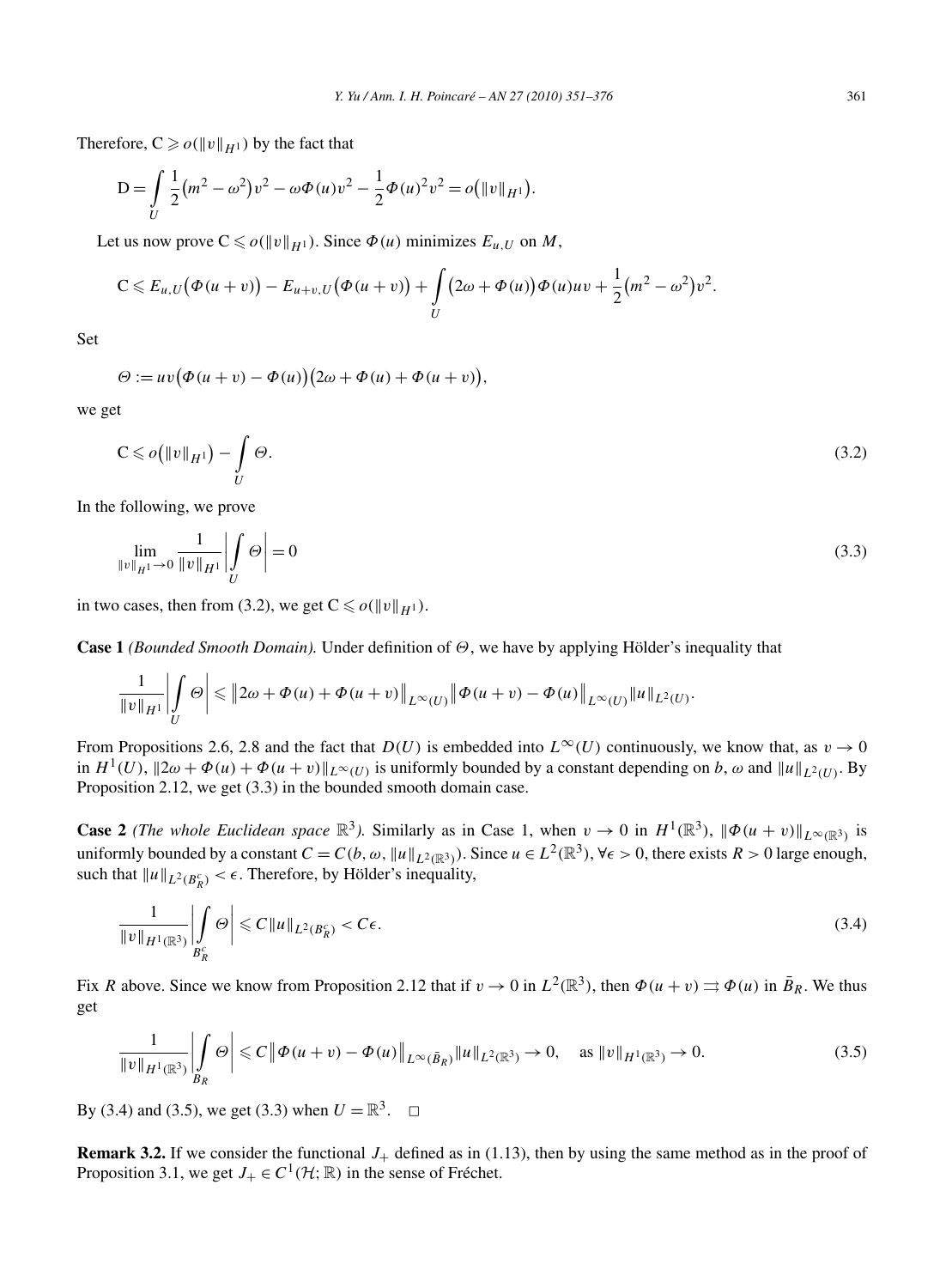*3.2. Solitary wave solutions –*  $U = \mathbb{R}^3$ 

The functional *J* in (1.11) is defined on  $H^1(\mathbb{R}^3)$ . According to Proposition 3.1, *J* is  $C^1$  differentiable in the sense of Fréchet. In this section, we study the existence of critical points of *J* by the  $\mathbb{Z}_2$  Mountain Pass Theorem. More precisely, we prove

**Theorem 3.3.** *If*  $(\frac{p}{2} - 1)m^2 > \frac{p}{2}\omega^2$ , then in  $H^1(\mathbb{R}^3)$ , there exist infinitely many critical points of *J* with radial *symmetry. Moreover, the critical points of J satisfy the equation*

$$
-\Delta u + (m^2 - (\omega + \Phi(u))^2)u - |u|^{p-2}u = 0.
$$
\n(3.6)

Before we prove Theorem 3.3, let us state two lemmas, which are simple applications of (2.9) and (2.10).

**Lemma 3.4.** ∀*u* ∈ *H*<sup>1</sup>( $\mathbb{R}^3$ )*, J*[*u*] = *J*[−*u*]*.* 

**Lemma 3.5.** ∀*u* ∈ *H*<sup>1</sup>( $\mathbb{R}^3$ )*,* ∀*g* ∈ *O*(3)*, we have J*[ $T_g u$ ] = *J*[ $u$ ]*.* 

Lemma 3.4 and Lemma 3.5 imply that the functional  $J$  is even and  $T_g$  invariant. Therefore, by the principle of symmetric criticality (cf. [28]), we may restrict *J* on the radially symmetric subspace  $H_r^1(\mathbb{R}^3) \subset H^1(\mathbb{R}^3)$ . That is,

**Lemma 3.6.** *If*  $u \in H_r^1(\mathbb{R}^3)$  *is a critical point of*  $J|_{H_r^1(\mathbb{R}^3)}$ *, then u is a critical point of*  $J$ *.* 

Because *J* is invariant under translations, there is a lack of compactness on  $H^1(\mathbb{R}^3)$ . For this reason, we restrict *J* to the subspace  $H_r^1(\mathbb{R}^3)$ , which is a natural constraint for *J* in the sense of Lemma 3.6. Then, there is no lack of compactness. Indeed, we have

**Lemma 3.7.** *If*  $(\frac{p}{2} - 1)m^2 > \frac{p}{2}\omega^2$ , the functional  $J|_{H_r^1(\mathbb{R}^3)}$  satisfies the Palais–Smale condition.

After some slight modifications, the proof of Lemma 3.7 is almost the same as the proof of Lemma 6 in [13]. We omit the discussion here. Now we begin to prove Theorem 3.3.

**Proof of Theorem 3.3.** *J* is even. According to Lemma 3.7, we know that  $J|_{H_1^1}$  satisfies the Palais–Smale condition. Therefore, by Theorem 9.12 in [30], we only need to show that  $J|_{H_r^1}$  satisfies the following two geometric hypothesis:

*(G*<sub>1</sub>)  $\exists \rho > 0$  and  $\alpha > 0$  such that  $J[u] \ge \alpha$ ,  $\forall u$  with  $||u||_{H_r^1} = \rho$ ;

*(G*<sub>2</sub>) for every finite dimensional subspace *V* of  $H_r^1$ , ∃*R* = *R*(*V*) > 0 such that  $J[u] \le 0$ , ∀*u* ∈ *V* with  $||u||_{H_r^1} \ge R$ .

Since we know that  $\forall u \in H^1(\mathbb{R}^3)$ ,

$$
C(m,\omega)\|u\|_{H^1}^2 - \frac{1}{p}\|u\|_{L^p}^p \leqslant J[u] \leqslant C(m)\|u\|_{H^1}^2 - \frac{1}{p}\|u\|_{L^p}^p.
$$

Sobolev inequality implies that  $||u||_{L^p} \le C||u||_{H^1}$ . This helps us to prove  $(G_1)$ . In finite dimensional subspace *V* of  $H_r^1(\mathbb{R}^3)$ , the  $L^p$  norm and  $H^1$  norm are equivalent. Thus in V,  $||u||_{H^1} \leqslant C(V) ||u||_{L^p}$ ,  $\forall u \in V$ . This helps us to complete the proof of  $G_2$ .  $\Box$ 

Theorem 3.3 implies the existence of infinitely many critical points of the functional *J* with the radial symmetry. In Theorem 3.8 below, we prove the existence of least-*J* -action critical point among all nonzero critical points of *J* with the radial symmetry. Note that *J* is strongly indefinite. It is not bounded from above or below, we need to restrict our functional *J* on the manifold

$$
\Sigma := \big\{ u \in H^1_r(\mathbb{R}^3) \mid u \neq 0, \ u \text{ is a critical point of } J \big\}.
$$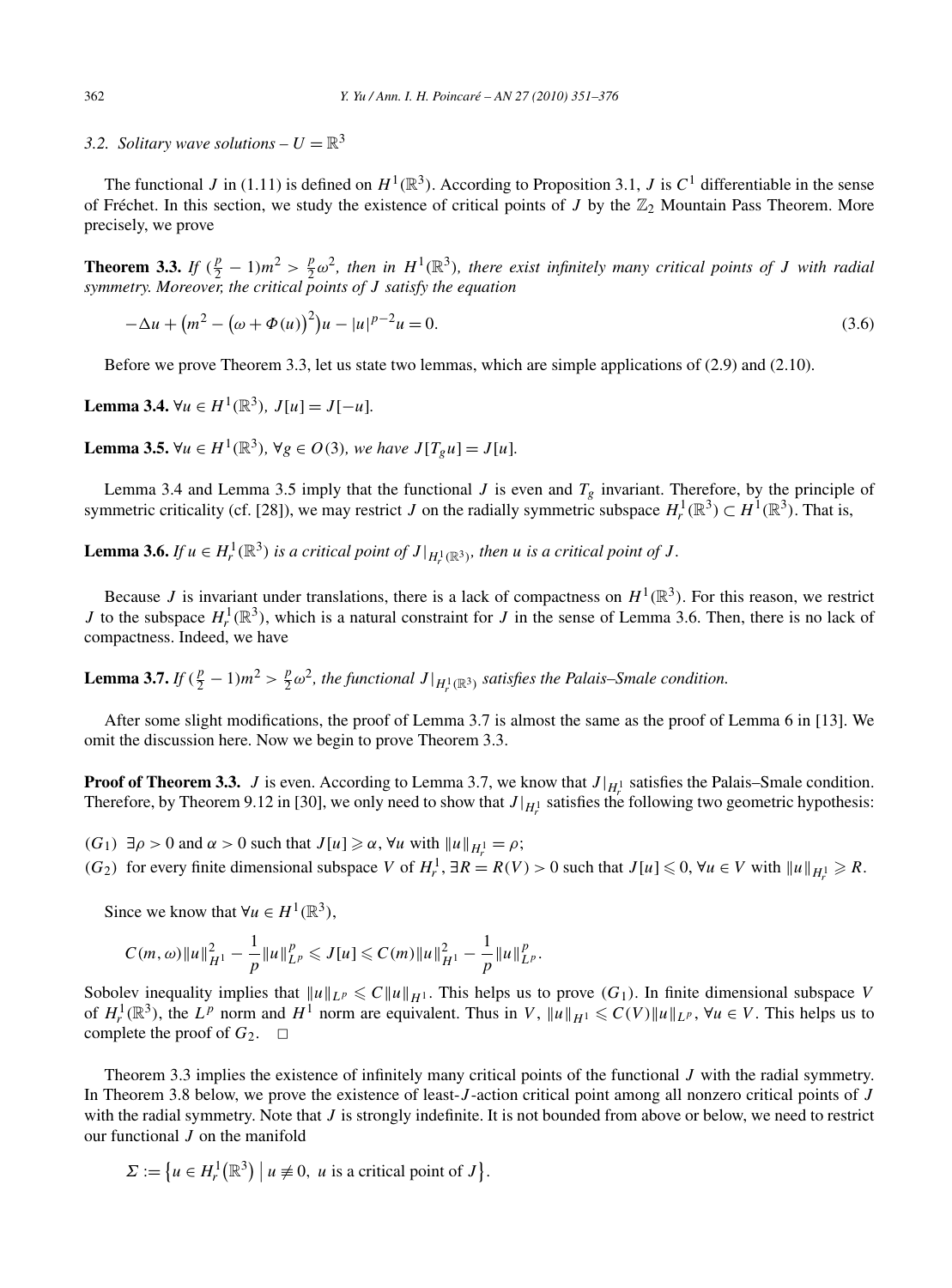**Theorem 3.8.** *If*  $(\frac{p}{2} - 1)m^2 > \frac{p}{2}\omega^2$ , then

$$
F := \inf_{u \in \Sigma} J[u] = \min_{u \in \Sigma} J[u] > 0.
$$
\n(3.7)

**Proof.** First, let us prove  $F > 0$ . If  $u \in \Sigma$ , then

$$
\int |\nabla u|^2 + (m^2 - (\omega + \Phi(u))^2)u^2 - |u|^p = 0.
$$
\n(3.8)

Apply Sobolev embedding theorem,

$$
\int |u|^p = \int |\nabla u|^2 + (m^2 - (\omega + \Phi(u))^2)u^2 \geq C \left( \int |u|^p \right)^{\frac{2}{p}}
$$
\n(3.9)

where  $C > 0$  is a constant depending on *m* and  $\omega$ . Since  $u \neq 0$ , we have

$$
\int |u|^p \geqslant C^{\frac{p}{p-2}} > 0. \tag{3.10}
$$

That is, *Σ* keeps strictly away from 0. By (3.8) and the fact that  $E_u(\Phi(u)) \leq 0$ , we have

$$
J[u] \ge \int \left(\frac{1}{2} - \frac{1}{p}\right) |\nabla u|^2 + \left[\left(\frac{1}{2} - \frac{1}{p}\right) m^2 - \frac{1}{2} \omega^2\right] u^2 \ge C \|u\|_{L^p}^2 \ge C(p, \omega, m) > 0. \tag{3.11}
$$

Hence,  $F > 0$ .

If  $\{u_n\} \subseteq \Sigma$  such that  $J[u_n] \to F$ , then  $\{J[u_n]\}$  is bounded and from (3.11),  $\{u_n\}$  is uniformly bounded in  $H_r^1(\mathbb{R}^3)$ . Therefore, we can extract a subsequence, denoted also by  $\{u_n\}$ , such that  $u_n \rightharpoonup u_0$  in  $H_r^1(\mathbb{R}^3)$ . Since  $H_r^1(\mathbb{R}^3) \hookrightarrow L^s(\mathbb{R}^3)$  compactly with  $s \in (2, 6)$ , we can further assume that  $u_n \to u_0$  in  $L^s(\mathbb{R}^3)$  with  $s = \frac{12}{5}$ , 3, p. By Proposition 2.13, we know that  $\Phi(u_n) \rightrightarrows \Phi(u_0)$  locally in  $\mathbb{R}^3$ . Since

$$
\int \nabla u_n \cdot \nabla \phi + (m^2 - (\omega + \Phi(u_n))^2) u_n \phi = \int |u_n|^{p-2} u_n \phi, \quad \forall \phi \in C_0^{\infty}(\mathbb{R}^3),
$$

let  $n \to \infty$ .

$$
\int \nabla u_0 \cdot \nabla \phi + (m^2 - (\omega + \Phi(u_0))^2) u_0 \phi = \int |u_0|^{p-2} u_0 \phi.
$$

That is, *u*<sub>0</sub> is a weak radial solution of (3.6). Regarding (3.10) and  $L^p$  convergence of  $\{u_n\}$ , we imply that  $u_0 \neq 0$ . Hence,  $u_0 \in \Sigma$ . In addition, notice Remark 2.14. We have

$$
F \leqslant J[u_0] = \int \frac{1}{2} |\nabla u_0|^2 + \frac{1}{2} (m^2 - \omega^2) u_0^2 - \frac{1}{p} |u_0|^p - E_{u_0} (\Phi(u_0))
$$
  

$$
\leqslant \liminf_n \int \frac{1}{2} |\nabla u_n|^2 + \frac{1}{2} (m^2 - \omega^2) u_n^2 - \lim_n \int \frac{1}{p} |u_n|^p - \lim_n E_{u_n} (\Phi(u_n)) = F.
$$

i.e. *F* can be attained by the function  $u_0 \in \Sigma$ .  $\Box$ 

#### *3.3. Solitary wave solutions – bounded smooth domain*

In this section, *U* is a bounded smooth domain. We are interested in the existence of the positive least-*J* -action critical point of *J*. Therefore, we study the functional  $J_+$ , which is defined on  $H_0^1(U)$ . Due to Remark 3.2,  $J_+$  is  $C^1$ differentiable in the sense of Fréchet.

Follow the notations as in [26]. Given  $e \ge 0$ ,  $e \ne 0$ ,  $e \in H_0^1(U)$  with  $J_+[e]=0$ , we define

$$
\mathcal{C} := \inf_{h \in \Gamma} \max_{0 \le t \le 1} J_+[h(t)] \tag{3.12}
$$

where *Γ* is the set of all continuous paths joining the origin and this given *e*. In addition, we define

$$
M[v] := \sup_{t \ge 0} g_v(t), \quad \forall v \in H_0^1(U), \ v \ge 0, \ v \ne 0
$$
\n(3.13)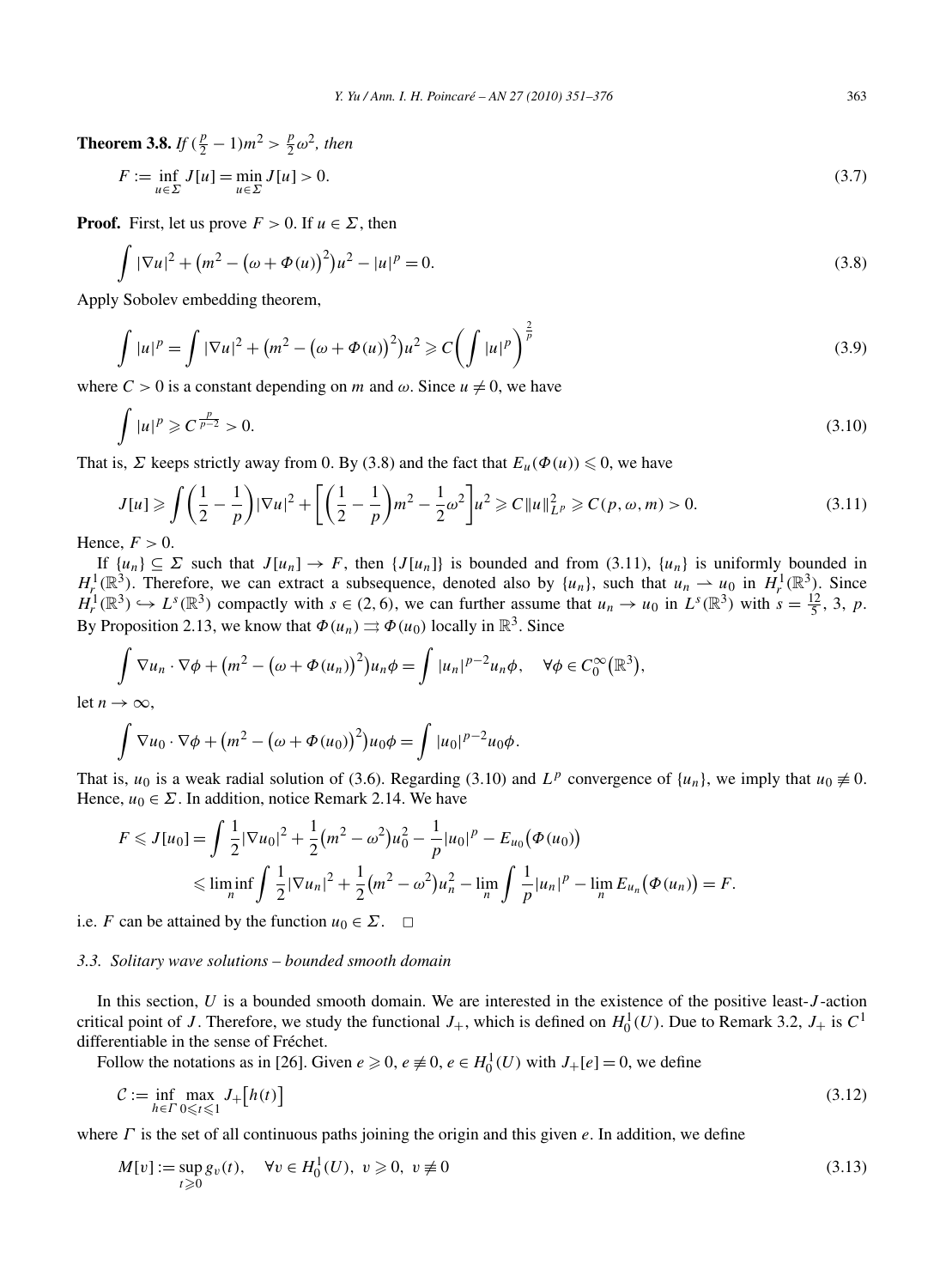where

$$
g_v(t) := J_+[tv], \quad \forall t \geq 0. \tag{3.14}
$$

In the following, we study  $g_v(t)$ . The key point is to understand the nonlinear operator  $\Phi$  defined as in (1.10).

**Lemma 3.9.** ∀*s*,  $t \in \mathbb{R}$ , ∀*v* ∈  $L^2(U)$ *, we have* 

$$
\int_{U} \left| \frac{\nabla \Phi(sv) - \nabla \Phi(tv)}{s - t} \right|^{2} + \omega v^{2}(s + t) \frac{\Phi(sv) - \Phi(tv)}{s - t}
$$
\n
$$
+ v^{2} \frac{\Phi(sv) - \Phi(tv)}{s - t} \left( s^{2} \frac{\Phi(sv) - \Phi(tv)}{s - t} + (s + t) \Phi(tv) \right) \leq 0.
$$
\n(3.15)

**Proof.** Apply the variational inequality in Proposition 2.7 repeatedly by setting  $u = sv$ ,  $\psi = \Phi(tv)$  and  $u = tv$ ,  $\psi = \Phi(sv)$ . We can imply (3.15).  $\Box$ 

**Lemma 3.10.** (3.15) *implies that for a given*  $v \in H_0^1(U)$ ,  $\forall s_n, l_n \to t$ , *there exist a subsequence*  $\{s_{n_k}\}, \{l_{n_k}\}\$  *and*  $\zeta \in D^{1,2}(U)$ *, such that* 

$$
\frac{\nabla \Phi(s_{n_k} v) - \nabla \Phi(l_{n_k} v)}{s_{n_k} - l_{n_k}} \rightharpoonup \nabla \zeta \quad \text{in } L^2(U),
$$
\n(3.16)

$$
\frac{\Phi(s_{n_k}v) - \Phi(l_{n_k}v)}{s_{n_k} - l_{n_k}} \to \zeta \quad \text{in } L^s(U), \ s = \frac{12}{5}, 3. \tag{3.17}
$$

**Proof.** By Hölder inequality, Sobolev inequality and Proposition 2.8, we imply from (3.15) that  $(\Phi(s_n v)$  −  $\Phi(l_n v)/(s_n - l_n)$  is uniformly bounded in  $D^{1,2}(U)$  by a constant depending on  $\omega$ , *t*, *U* and the given function *v*. Thus implies (3.16). (3.17) is a result of the fact that  $D^{1,2}(U)$  is compactly embedded into  $L^s(U)$  with  $s = \frac{12}{5}$ , 3.  $\Box$ 

From Lemma 3.9 and Lemma 3.10, as well as Proposition 2.12, we know that

**Lemma 3.11.** For a given  $v \in H_0^1(U)$ ,  $\forall s_n, l_n \to t$ , there exist a subsequence  $\{s_{n_k}\}, \{l_{n_k}\}\$  and  $\zeta \in D^{1,2}(U)$ , such that (3.16), (3.17) *hold true and in addition, we have this ζ satisfies*

$$
\int\limits_U v^2 t^2 \zeta^2 + 2t \zeta v^2 \big(\omega + \Phi(tv)\big) \leqslant 0. \tag{3.18}
$$

On the basis of the preparations above, in the following, we consider the first and in some sense the second derivatives of the function  $g_y$ .

**Proposition 3.12.** *For a fixed*  $v \in H_0^1(U)$ *,*  $g_v$  *is*  $C^1$  *differentiable and* 

$$
g'_v(t) = \int\limits_U t |\nabla v|^2 + tv^2 \big(m^2 - \big(\omega + \Phi(tv)\big)^2\big) - t^{p-1} v_+^p, \quad \forall t > 0.
$$
\n(3.19)

**Proof.** We need only to prove

$$
h_v(t) := E_{tv,U}\big(\Phi(tv)\big)
$$

is *C*<sup>1</sup> differentiable. Assume  $s \to t^-$ . Since  $\Phi(tv)$  is a minimizer of  $E_{tv,U}$  on  $M$ ,  $h_v(t) \leq E_{tv,U}(\Phi(sv))$ . So

$$
h_v(t) - h_v(s) \le (t^2 - s^2) \int\limits_U \omega v^2 \Phi(sv) + \frac{1}{2} v^2 \Phi(sv)^2.
$$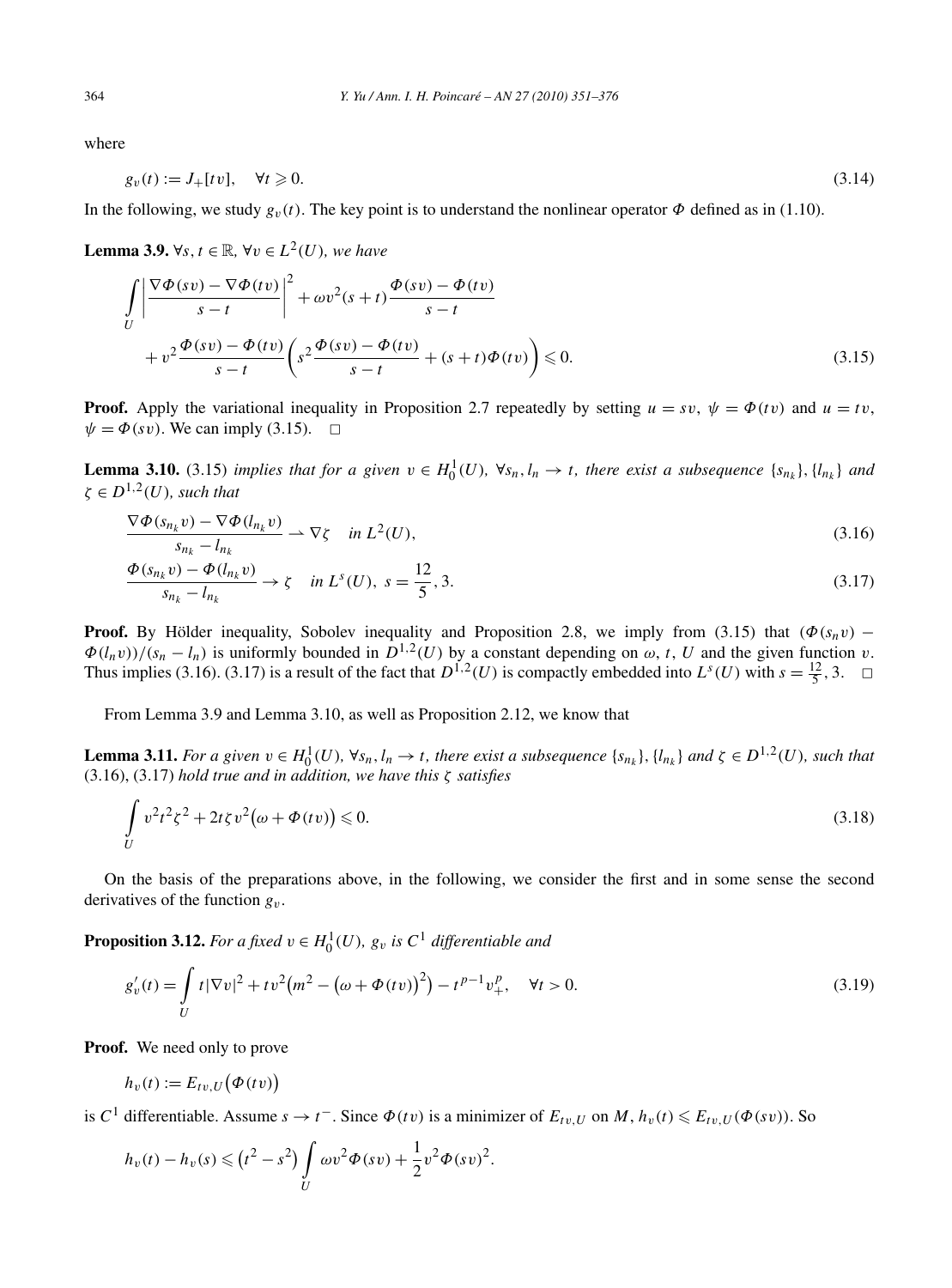Let  $s \to t^-$  and notice that  $\Phi(sv) \rightrightarrows \Phi(tv)$  in  $\overline{U}$  (see Proposition 2.12). We have

$$
\limsup_{s \to t^-} \frac{h_v(t) - h_v(s)}{t - s} \leq 2t \int_U \omega v^2 \Phi(tv) + \frac{1}{2} v^2 \Phi(tv)^2.
$$

Note that,  $h_v(s) \leq E_{sv,U}(\Phi(tv))$ , similarly, we have

$$
\liminf_{s \to t^{-}} \frac{h_v(t) - h_v(s)}{t - s} \geq 2t \int_U \omega v^2 \Phi(tv) + \frac{1}{2} v^2 \Phi(tv)^2.
$$

Hence,

$$
\lim_{s \to t^{-}} \frac{h_v(t) - h_v(s)}{t - s} = 2t \int_U \omega v^2 \Phi(tv) + \frac{1}{2} v^2 \Phi(tv)^2.
$$

In the case of  $s \rightarrow t^+$ , we can apply the same argument as the above. Therefore,

$$
h'_v(t) = 2t \int\limits_U \omega v^2 \Phi(tv) + \frac{1}{2} v^2 \Phi(tv)^2.
$$

**Remark 3.13.** Assume  $v \in H_0^1(U)$ ,  $v \ge 0$ ,  $v \ne 0$ . By Proposition 2.8 and (3.19), we get

$$
\int_{U} t |\nabla v|^{2} + tv^{2} (m^{2} - \omega^{2}) - t^{p-1} v^{p} \leq g'_{v}(t) \leq \int_{U} t |\nabla v|^{2} + t m^{2} v^{2} - t^{p-1} v^{p}, \quad \forall t > 0.
$$

Set

$$
t_1 = \frac{1}{\|v\|_{L^p(U)}^{\frac{p}{p-2}}} \left[ \int\limits_U |\nabla v|^2 + (m^2 - \omega^2) v^2 \right]^{\frac{1}{p-2}}, \qquad t_2 = \frac{1}{\|v\|_{L^p(U)}^{\frac{p}{p-2}}} \left[ \int\limits_U |\nabla v|^2 + m^2 v^2 \right]^{\frac{1}{p-2}}.
$$

We have if  $t < t_1$ ,  $g'_v(t) > 0$ ; if  $t > t_2$ ,  $g'_v(t) < 0$ .

Let us study in some sense the second derivative of  $g_v(t)$  for  $t \in [t_1, t_2]$ .

**Proposition 3.14.** If  $v \in H_0^1(U)$ ,  $v \ge 0$ ,  $v \ne 0$ , then  $\forall t \in [t_1, t_2]$ ,  $\forall s_n, l_n \to t$ , we can extract a subsequence  $s_{n_k}, l_{n_k} \rightarrow t$ *, such that* 

$$
\lim_{k \to \infty} \frac{g_v'(s_{n_k}) - g_v'(l_{n_k})}{s_{n_k} - l_{n_k}} \le (2 - p) \int_U |\nabla v|^2 dx + \left[ (2 - p)m^2 + (p + 4)\omega^2 \right] \int_U v^2. \tag{3.20}
$$

*In particular, if κ defined in* (1.12) satisfies  $\kappa^2 > \frac{p+4}{p-2}$ , then

$$
\lim_{k \to \infty} \frac{g'_v(s_{n_k}) - g'_v(l_{n_k})}{s_{n_k} - l_{n_k}} < 0. \tag{3.21}
$$

**Proof.** We can find  $\zeta$  and subsequence  $\{s_{n_k}\}\$ ,  $\{l_{n_k}\}\$  as in Lemma 3.11 such that (3.16)–(3.18) hold true. By (3.19), we have

$$
\lim_{k\to\infty}\frac{g'_v(s_{n_k})-g'_v(l_{n_k})}{s_{n_k}-l_{n_k}}=\int\limits_U|\nabla v|^2+\big(m^2-\big(\omega+\Phi(tv)\big)^2\big)v^2-(p-1)t^{p-2}v^p-2t\zeta v^2\big(\omega+\Phi(tv)\big).
$$

Since  $t \geq t_1$ , by (3.18) and Cauchy–Schwartz inequality, we complete the proof.  $\Box$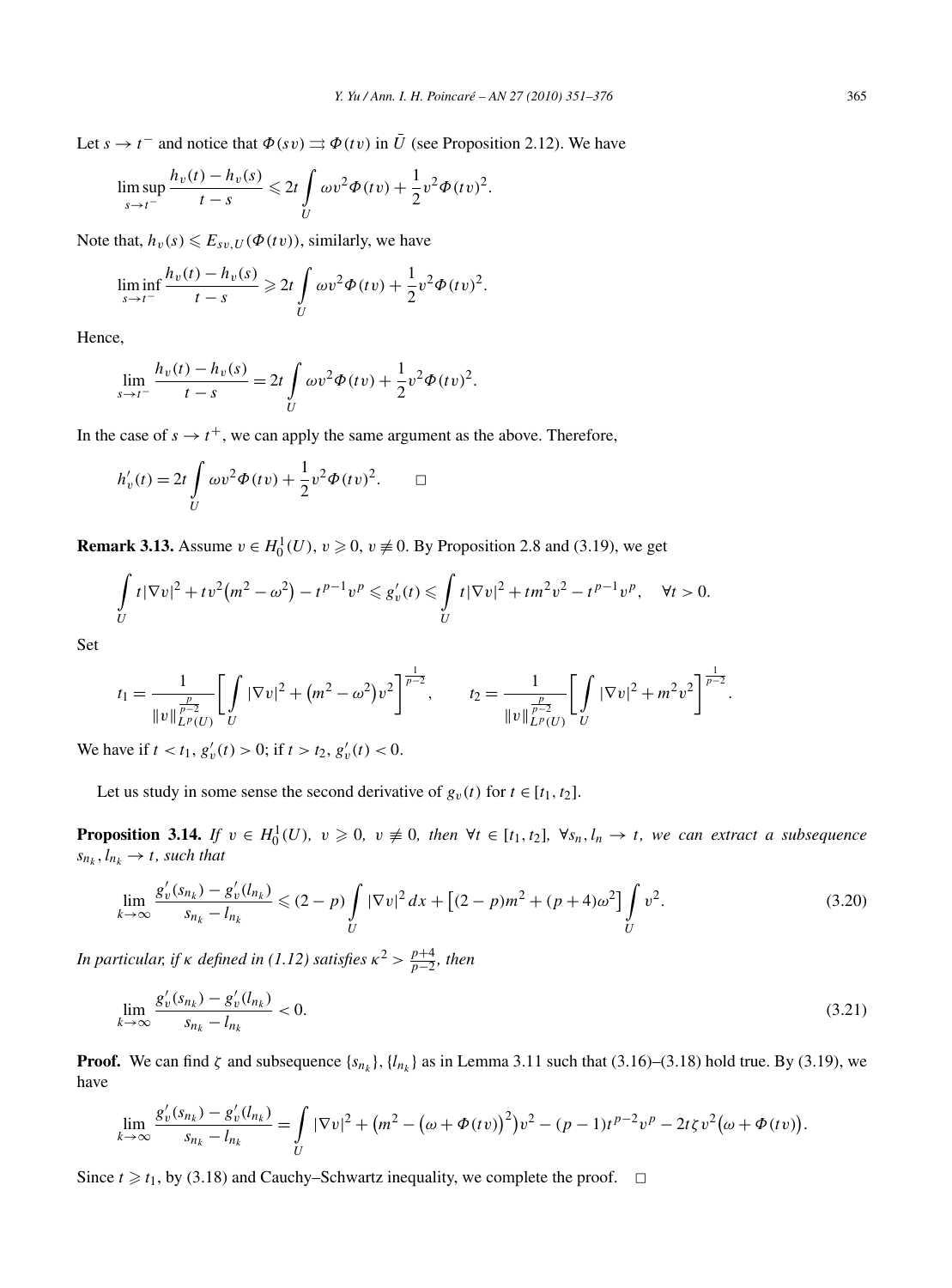Proposition 3.14 implies that

**Proposition 3.15.** If v is assumed as in Proposition 3.14 and  $\kappa^2 > \frac{p+4}{p-2}$ , then  $g'_v$  is strictly decreasing in [t<sub>1</sub>, t<sub>2</sub>].

**Proof.** Let us start from  $t = t_1$ . We claim that  $\exists \delta > 0$ , such that  $g'_v$  is strictly decreasing in [ $t_1, t_1 + \delta$ ]. Otherwise, there exists  $\{s_n\}$ ,  $\{l_n\}$ , such that  $t_1 < s_n < l_n$ ,  $s_n$ ,  $l_n \to t_1^+$ , but

$$
g'_v(s_n) \leqslant g'_v(l_n). \tag{3.22}
$$

By Proposition 3.14, there exists a subsequence  $s_{n_k}$ ,  $l_{n_k} \rightarrow t_1^+$  such that

$$
\lim_{k \to \infty} \frac{g'_v(s_{n_k}) - g'_v(l_{n_k})}{s_{n_k} - l_{n_k}} < 0.
$$

Since  $s_{n_k} < l_{n_k}$ , we have  $g'_v(s_{n_k}) > g'_v(l_{n_k})$  when *k* is large. This is a contradiction to (3.22). Set

$$
s := \sup \{ \delta \le t_2 - t_1 \mid g'_v \text{ strictly decreasing in } [t_1, t_1 + \delta] \}. \tag{3.23}
$$

We claim that  $s = t_2 - t_1$ . Otherwise, we can prove that for some  $\delta > 0$ ,  $g'_v$  is strictly decreasing on  $[t_1 + s, t_1 + s + \delta]$ . This is a contradiction to the definition of  $s$  in (3.23).  $\Box$ 

Notice that  $g'_v > 0$  on  $(0, t_1)$ ,  $g'_v < 0$  on  $(t_2, \infty)$ . Therefore, Proposition 3.15 implies that there exists only one point  $t_0 \in [t_1, t_2]$ , such that  $g'_v(t_0) = 0$ . More precisely,

**Proposition 3.16.** If  $\kappa^2 > \frac{p+4}{p-2}$ ,  $g_v$  has only one local maximum point on  $(0, +\infty)$ . Actually, this local maximum point *is the absolute maximum point of*  $g_v$ *. In addition, we know that,* 

$$
g'_v(t_0) = 0 \quad \Leftrightarrow \quad g_v(t_0) = \sup_{t \ge 0} J_+[tv]. \tag{3.24}
$$

**Remark 3.17.** If *u* solves

$$
\begin{cases}\n-\Delta u + (m^2 - (\omega + \Phi(u))^2)u = u_+^{p-1} & \text{in } U, \\
u > 0 & \text{in } U, \\
u = 0 & \text{on } \partial U,\n\end{cases}
$$
\n(3.25)

weakly, then we know that  $g'_u(1) = 0$ . From (3.24), we get  $J_+[u] = M[u]$ .

The preparations above lead to the following theorem.

**Theorem 3.18.** *If*  $\kappa^2 > \frac{p+4}{p-2}$ *, then* 

$$
C = \inf \{ M[v] \mid v \in H_0^1(U), v \ge 0, v \ne 0 \}.
$$
\n(3.26)

*In addition,* C *is a critical value of*  $J_+$ *, which is independent of the choice of e.* 

Notice Proposition 3.15 and Remark 3.17. The proof of Theorem 3.18 is almost the same as in [26]. We omit it here. Assume that *u* is the critical point of *J*<sub>+</sub> corresponding to the critical value C in (3.12). *v*  $\not\equiv$  0 is a solution of (3.25). From Remark 3.17,  $M[v] = J_{+}[v]$ . By (3.26),  $C = J_{+}[u] \le M[v] = J_{+}[v]$ . Therefore,

**Theorem 3.19.** *The critical points corresponding to the critical value in* (3.12) *are the positive least-J -action critical points of J .*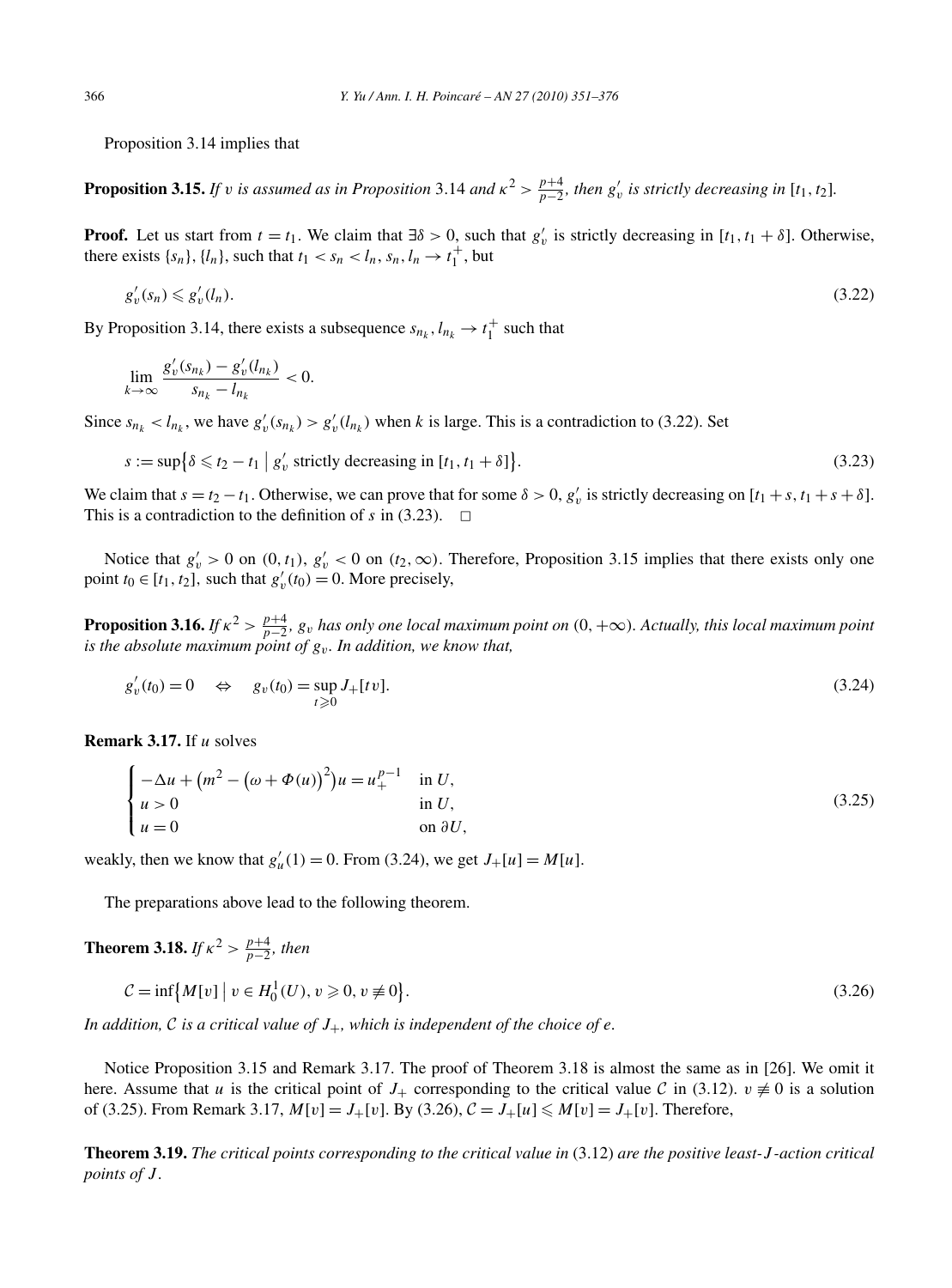#### **4. The asymptotic behaviors and profiles of the positive least-***J* **-action solutions**

In order to emphasize on the dependence with  $\kappa$  and  $\omega$ , in the following,  $E_{u,U}$ ,  $\Phi$  and  $J_+$  in the previous sections are denoted by  $E_{\omega,u,U}$ ,  $\Phi_{\omega}$  and  $J_{+,\kappa,\omega}$ , respectively.  $\kappa$  is assumed to be a suitably large constant. Therefore, from Theorems 3.18 and 3.19, there exists a positive least- $J_{+,k,\omega}$ -action critical point  $u_{k,\omega}$  corresponding to the critical value in Theorem 3.18. Now, we focus on the asymptotic behaviors and profiles of  $\{u_{\kappa,\omega}\}\$  when  $\omega \to \infty$ .

Firstly, let us introduce some notations that will be used in the following sections. After scaling the functional *J*+*,κ,ω*,

$$
J_{\kappa,\omega}[v] := \omega^{\frac{2p}{2-p}} J_{+,\kappa,\omega} \left[\omega^{\frac{2}{p-2}} v\right]
$$
\n(4.1)

is a functional defined on  $H_0^1(U)$  with its critical points solving the elliptic problem

$$
\begin{cases}\n-\frac{1}{\omega^2} \Delta u + \left(\kappa^2 - \left(1 + \frac{\Phi_\omega(\omega^{\frac{2}{p-2}} u)}{\omega}\right)^2\right) u = u_+^{p-1} & \text{in } U, \\
u > 0 & \text{in } U, \\
u = 0 & \text{on } \partial U.\n\end{cases}
$$
\n(4.2)

If  $e \in H_0^1(U)$ ,  $e \ge 0$ ,  $e \ne 0$ ,  $J_{+, \kappa, \omega}[e] = 0$ , then  $J_{\kappa, \omega}[\omega^{\frac{2}{2-p}} e] = 0$ . Assume that  $\Gamma_{\kappa, \omega}$  is a set of all continuous paths connecting 0 and  $\omega^{\frac{2}{2-p}}e$  while *Γ* still denotes the set of all continuous paths connecting 0 and *e*. Theorems 3.18 and 3.19 imply the following proposition.

**Proposition 4.1.** *If*  $\kappa^2 > \frac{p+4}{p-2}$ *, then* 

$$
\mathcal{C}_{\kappa,\omega} := \inf_{h \in \Gamma_{\kappa,\omega}} \max_{0 \le t \le 1} J_{\kappa,\omega}[h(t)] = \omega^{\frac{2p}{2-p}} \inf_{h \in \Gamma} \max_{0 \le t \le 1} J_{+,\kappa,\omega}[h(t)],
$$
\n(4.3)

$$
\mathcal{C}_{\kappa,\omega} = \inf \Biggl\{ \sup_{t \geq 0} J_{\kappa,\omega}[tv] \; \Big| \; v \in H_0^1(U), \; v \geq 0, \; v \neq 0 \Biggr\}. \tag{4.4}
$$

*Moreover,*  $\mathcal{C}_{K,\omega}$  *is the least critical value of*  $J_{K,\omega}$  *among all solutions of* (4.2).

From Proposition 4.1, we know that the normalized function  $\omega^{\frac{2}{2-p}}u_{\kappa,\omega}$  is a least- $J_{\kappa,\omega}$ -action solution of the problem (4.2). More generally, in the following, we assume  $v_{k,\omega}$  is a critical point of  $J_{k,\omega}$  corresponding to the critical value  $\mathcal{C}_{K,\omega}$  defined as in (4.3).

### *4.1. Asymptotic behaviors of Vκ,ω and φκ,ω*

First, we assume  $P_{k,\omega}$  is a local maximum point of  $v_{k,\omega}$ . After translating and dilating the domain *U*, we get

$$
U_{\kappa,\omega} := \{ y = \omega(x - P_{\kappa,\omega}) : x \in U \}.
$$
\n(4.5)

 $∀y ∈ U_{K, ω}$ , we define

$$
V_{\kappa,\omega}(y) := v_{\kappa,\omega}\bigg(\frac{1}{\omega}y + P_{\kappa,\omega}\bigg), \qquad \phi_{\kappa,\omega}(y) := \frac{1}{\omega}\Phi_{\omega}\bigg(\omega^{\frac{2}{p-2}}v_{\kappa,\omega}\bigg)\bigg(\frac{1}{\omega}y + P_{\kappa,\omega}\bigg).
$$

In order to study the asymptotic behaviors of  $V_{k,\omega}$  and  $\phi_{k,\omega}$  when  $\omega \to \infty$ , we first consider the uniform boundedness of  $\{v_{k,\omega}\}\$ . We assume in the following that *B* is one constant depending on *p*, *κ* and the domain *U*. Notice the a priori upper and lower bounds of *Φω* in Proposition 2.8. The following three lemmas are easily proved after slight modifications of the proofs of Theorem 2 and Corollary 2.1 in [23].

**Lemma 4.2.**  $\exists \omega_0 = \omega_0(p, \kappa, U) > 0$ , such that  $\forall \omega > \omega_0$ 

$$
\mathcal{C}_{\kappa,\omega} = J_{\kappa,\omega}[v_{\kappa,\omega}] \leqslant B\omega^{-3}.\tag{4.6}
$$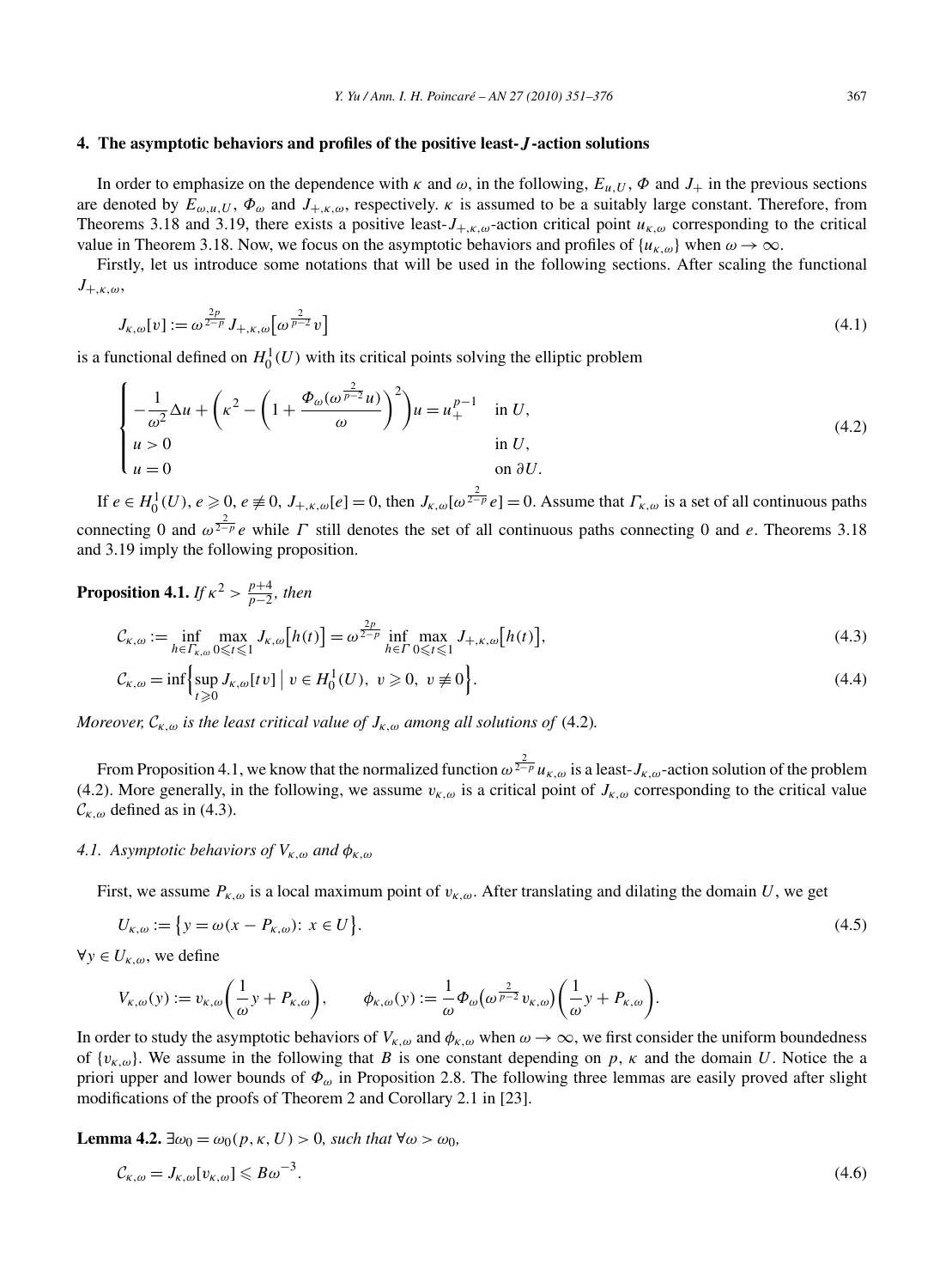Note that,

$$
J_{\kappa,\omega}[v_{\kappa,\omega}] \geq \int\limits_U \left(\frac{1}{2}-\frac{1}{p}\right)\frac{1}{\omega^2}|\nabla v_{\kappa,\omega}|^2 + \left[\left(\frac{1}{2}-\frac{1}{p}\right)\kappa^2 - \frac{1}{2}\right]v_{\kappa,\omega}^2.
$$

Hence, Lemma 4.2 implies that

**Lemma 4.3.**  $\exists \omega_0 = \omega_0(p, \kappa, U) > 0$ , such that  $\forall \omega > \omega_0$ ,

$$
\int_{U} |\nabla v_{\kappa,\omega}|^2 \leq B\omega^{-1}, \qquad \int_{U} v_{\kappa,\omega}^2 \leq B\omega^{-3}.
$$
\n(4.7)

*Therefore,*  $||V_{\kappa,\omega}||_{H_0^1(U_{\kappa,\omega})}$  *is uniformly bounded if*  $\omega > \omega_0$ *.* 

By applying a standard iteration method used in the proof of Corollary 2.1 in [23], we have

**Lemma 4.4.**  $\exists \omega_0 = \omega_0(p, \kappa, U) > 0$ *, such that* 

$$
\sup_{\omega > \omega_0} \|v_{\kappa,\omega}\|_{L^\infty(U)} \le B. \tag{4.8}
$$

On the basis of the preparations above, we begin to study the uniform convergence of  $\phi_{\kappa,\omega}$  when  $\omega \to \infty$ . Since we are interested in the asymptotic behaviors of  $v_{k,\omega}$  when  $\omega \to \infty$ , we assume  $\omega > \omega_0$  in the following.

# **Proposition 4.5.**

$$
\lim_{\omega \to \infty} \|\phi_{\kappa,\omega}\|_{L^{\infty}(U_{\kappa,\omega})} = 0. \tag{4.9}
$$

**Proof.** From

$$
E_{\omega,\omega^{\frac{2}{p-2}}v_{\kappa,\omega},U}\big(\varPhi_{\omega}\big(\omega^{\frac{2}{p-2}}v_{\kappa,\omega}\big)\big)\leqslant 0,
$$

we get

$$
\int\limits_{U} b^2 \left(1 - \sqrt{1 - \frac{1}{b^2} |\nabla \Phi_{\omega}(\omega^{\frac{2}{p-2}} v_{\kappa,\omega})|^2} \right) \leq \frac{1}{2} \omega^{\frac{2p}{p-2}} \int\limits_{U} v_{\kappa,\omega}^2.
$$
\n(4.10)

From Lemma 4.3, we have,  $\forall q > 0$ , *q* is an even number,

$$
\int\limits_{U} |\nabla \Phi_{\omega}(\omega^{\frac{2}{p-2}} v_{\kappa,\omega})|^q \leqslant C(p,q,\kappa,b,U)\omega^{-3+\frac{2p}{p-2}}.
$$

This is equivalent to

$$
\int\limits_{U_{\kappa,\omega}} |\nabla \phi_{\kappa,\omega}|^q \leqslant C(p,q,\kappa,b,U)\omega^{\frac{2p}{p-2}-2q}.
$$
\n(4.11)

By Hölder inequality, we then get from (4.11) that

$$
\int_{U_{\kappa,\omega}} |\nabla \phi_{\kappa,\omega}|^2 \leq \left(\int_{U_{\kappa,\omega}} |\nabla \phi_{\kappa,\omega}|^q \right)^{\frac{2}{q}} |U_{\kappa,\omega}|^{1-\frac{2}{q}} \leq C(p,q,\kappa,b,U)|U|^{1-\frac{2}{q}} \omega^{\left(\frac{4p}{p-2}-6-q\right)\frac{1}{q}},
$$
  

$$
\int_{U_{\kappa,\omega}} |\nabla \phi_{\kappa,\omega}|^4 \leq C(p,q,\kappa,b,U)|U|^{1-\frac{4}{q}} \omega^{\left(\frac{8p}{p-2}-12-5q\right)\frac{1}{q}}.
$$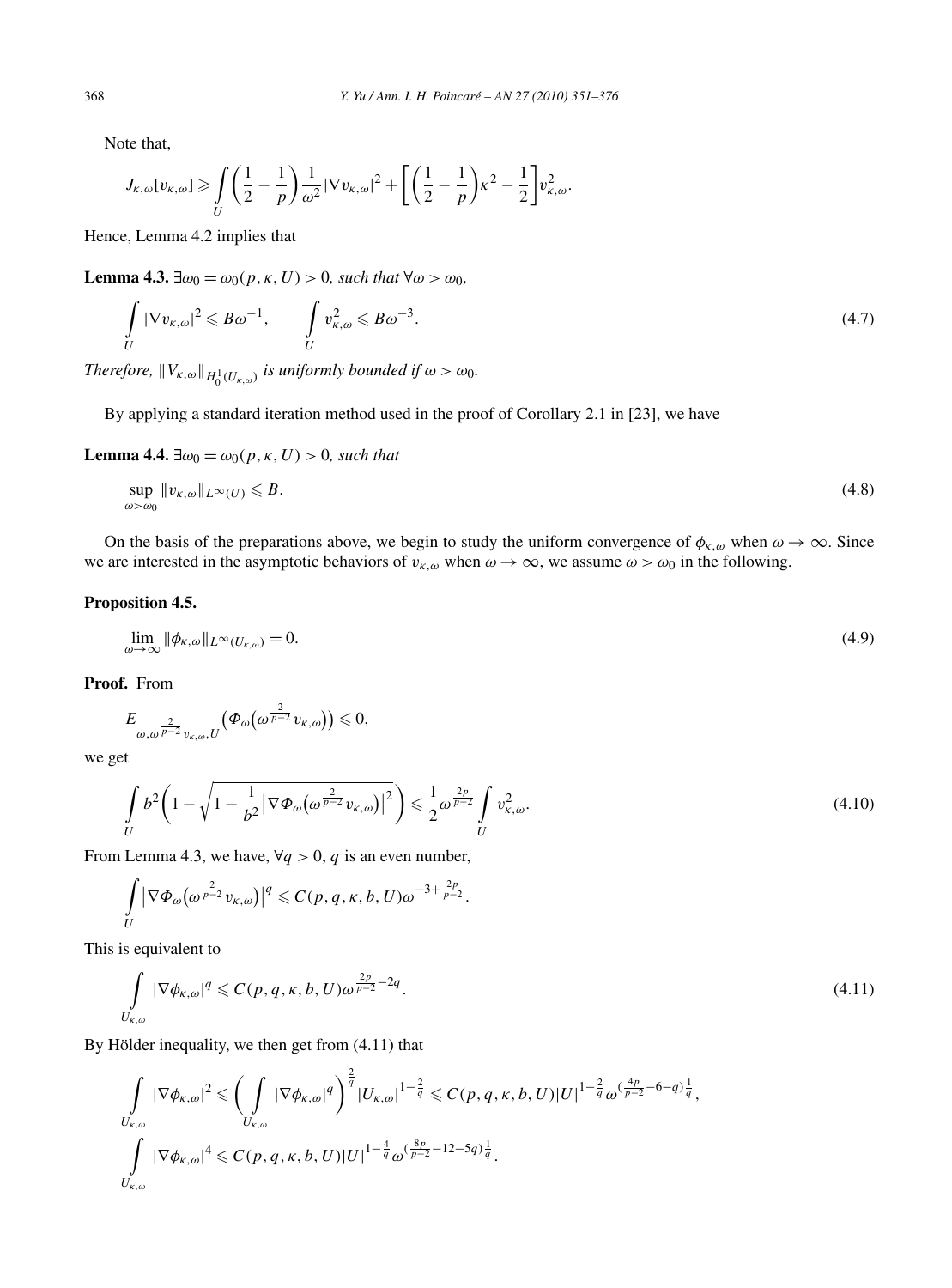Fix a large *q* such that  $\frac{4p}{p-2} - 6 - q < 0$  and  $\frac{8p}{p-2} - 12 - 5q < 0$ . Then,  $\|\phi_{\kappa,\omega}\|_{D(\mathbb{R}^3)} \to 0$  as  $\omega \to \infty$ . Since  $D(\mathbb{R}^3) \to 0$  $L^{\infty}(\mathbb{R}^3)$  continuously, (4.9) holds.  $\Box$ 

Before proceeding, let us introduce the elliptic problem

$$
\begin{cases} \Delta w - cw + w^{p-1} = 0 & \text{in } \mathbb{R}^3, \\ w > 0 & \text{in } \mathbb{R}^3, \end{cases}
$$
\n(4.12)

where  $c > 0$  is a constant and *w* satisfies

$$
\begin{cases} w(0) = \max_{x \in \mathbb{R}^3} w(x), \\ w(z) \to 0 \quad \text{as } z \to \infty. \end{cases} \tag{4.13}
$$

It is well known that there exists a unique solution, denoted by  $w_c$ , for the problem (4.12)–(4.13). Moreover,  $w_c$  must be spherically symmetric about the origin and strictly decreasing in  $r = |z|$ . Since the solution of (4.12)–(4.13) is unique, we get

$$
w_c(x) = c^{\frac{1}{p-2}} w(\sqrt{c}x), \quad \forall x \in \mathbb{R}^3, \ c > 0.
$$
 (4.14)

Here, *w* denotes the solution of  $(4.12)$ – $(4.13)$  when  $c = 1$ .

Now, we begin to study the  $C_{\text{loc}}^2(\mathbb{R}^3)$  convergence of  $V_{\kappa,\omega}$  when  $\omega \to \infty$ . Notice that if *K* is a compact subset of  $\mathbb{R}^3$ , when  $\omega$  is large enough,  $K \subseteq U_{\kappa,\omega}$  (see Lemma 4.8 in Section 4.2). Therefore, from Lemma 4.3, we can assume, up to a subsequence, that for some  $v \in H_0^1(\mathbb{R}^3)$ ,

$$
V_{\kappa,\omega} \rightharpoonup v \quad \text{in } H^1_{0,\text{loc}}(\mathbb{R}^3), \qquad V_{\kappa,\omega} \to v \quad \text{in } L^p_{\text{loc}}(\mathbb{R}^3). \tag{4.15}
$$

Moreover, note that, *Vκ,ω* satisfies

$$
-\Delta V_{\kappa,\omega} + \left(\kappa^2 - (1 + \phi_{\kappa,\omega})^2\right) V_{\kappa,\omega} = V_{\kappa,\omega}^{p-1}.
$$
\n(4.16)

From Lemma 4.4 and Proposition 2.8, we know that

$$
\Delta V_{\kappa,\omega} = (\kappa^2 - (1 + \phi_{\kappa,\omega})^2) V_{\kappa,\omega} - V_{\kappa,\omega}^{p-1} \in L^{\infty}(U_{\kappa,\omega})
$$

is uniformly bounded. Thus, by using Caldéron–Zygmund inequality, Sobolev embedding theorem and Arzelá– Ascoli's theorem, we can assume, up to a subsequence, that

$$
V_{\kappa,\omega} \to v \quad \text{in } C^1_{loc}(\mathbb{R}^3), \text{ as } \omega \to \infty. \tag{4.17}
$$

In fact, we can have a stronger convergence than (4.17). As we know, *Vκ,ω* satisfies (4.16). Hence, *∂iVκ,ω* satisfies the equation

$$
-\Delta \partial_i V_{\kappa,\omega} + \left(\kappa^2 - (1 + \phi_{\kappa,\omega})^2\right) \partial_i V_{\kappa,\omega} - 2V_{\kappa,\omega} (1 + \phi_{\kappa,\omega}) \partial_i \phi_{\kappa,\omega} = (p-1) V_{\kappa,\omega}^{p-2} \partial_i V_{\kappa,\omega}
$$

weakly. Apply Caldéron–Zygmund inequality, Sobolev embedding theorem and Arzelá–Ascoli's theorem again. We can assume, up to a subsequence that

$$
V_{\kappa,\omega} \to v \quad \text{in } C^2_{\text{loc}}(\mathbb{R}^3). \tag{4.18}
$$

From the analysis above, we can assume, up to a subsequence, that *Vκ,ω* satisfies (4.15) and (4.18) simultaneously. Note that  $V_{\kappa,\omega}$  is a weak solution of (4.16) and  $\phi_{\kappa,\omega}$  satisfies Proposition 4.5. By letting  $\omega \to \infty$ , we conclude that *v* satisfies the elliptic equation in (4.12) with  $c = \kappa^2 - 1$ . Moreover, note that,  $V_{\kappa,\omega}(0) = v_{\kappa,\omega}(P_{\kappa,\omega}) \ge (\kappa^2 - 1)^{\frac{1}{p-2}}$ . By strong maximum principle, we conclude that  $v > 0$  in  $\mathbb{R}^3$ . Furthermore, it is known that (see [14, Theorem 5] and [35]) if  $v \in H^1(\mathbb{R}^3)$  solves (4.12), then  $v(z) \to 0$  as  $|z| \to \infty$ . Therefore, one can apply Theorem 2 of [19] and conclude that (i) *v* is spherically symmetric with respect to some point  $z_0 \in \mathbb{R}^3$ ; (ii)  $v_r < 0$  for  $r > 0$ . Note that,

$$
\nabla v(0) = \lim_{\omega \to \infty} \nabla V_{\kappa,\omega}(0) = 0.
$$

Therefore, *v* is spherically symmetric with respect to the origin and

$$
v(0) = \max_{x \in \mathbb{R}^3} v(x).
$$

Apply the uniqueness theorem in [21], we get  $v = w_{\kappa^2-1}$ . Therefore,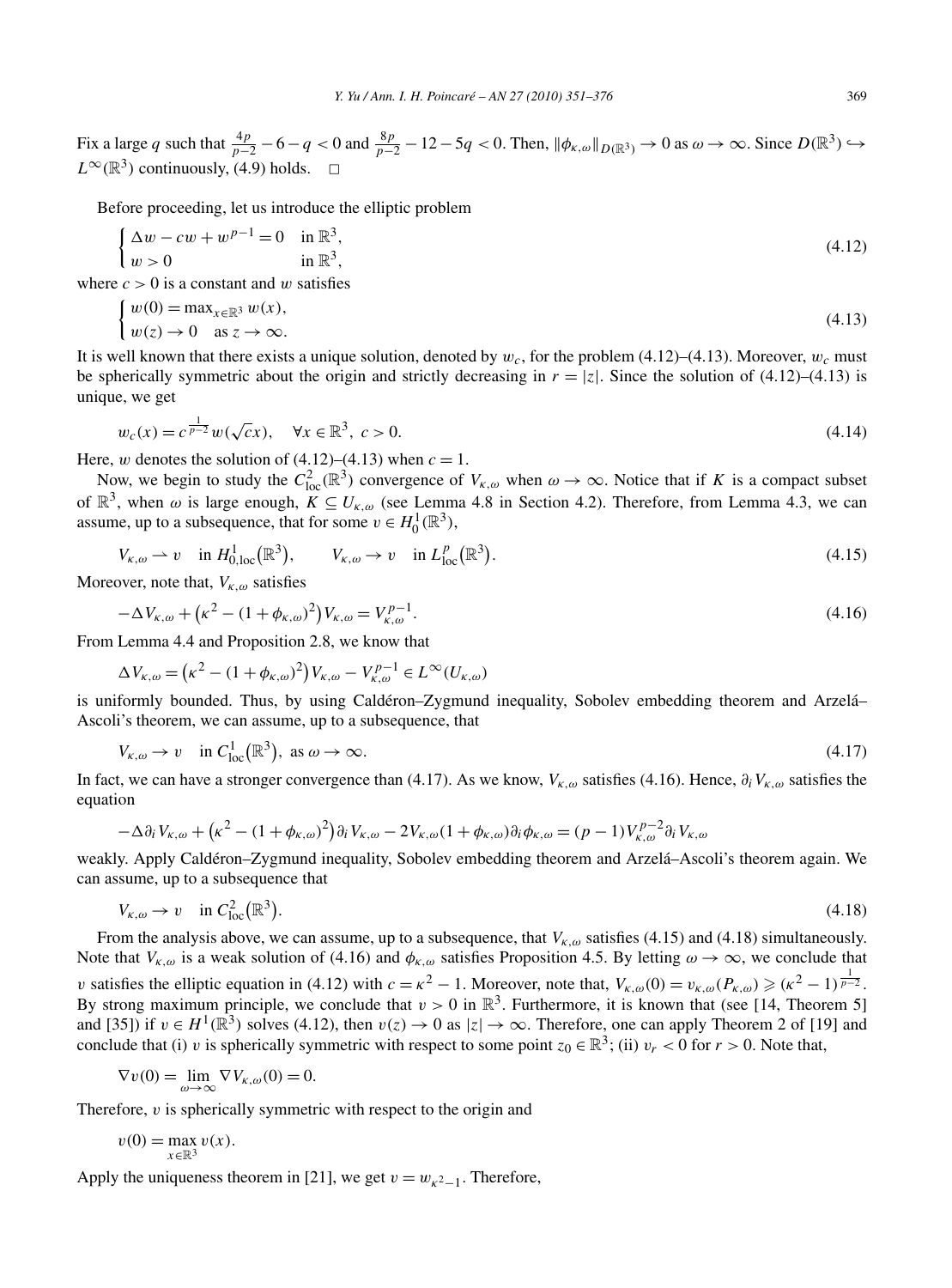**Proposition 4.6.**  $V_{\kappa,\omega} \to w_{\kappa^2-1}$  *in*  $C^2_{\text{loc}}(\mathbb{R}^3)$ *, when*  $\omega \to \infty$ *.* 

# *4.2. Geometric lemmas about local maximum points of vκ,ω*

We prove two geometric lemmas in this section. They will be applied in the next section to determine the number of local maximum points of *vκ,ω*.

**Lemma 4.7.** *Assume that*  $x_{k,\omega}^1$ ,  $x_{k,\omega}^2$  are two local maximum points of  $v_{k,\omega}$ . Then

$$
\omega \left| x_{k,\omega}^1 - x_{k,\omega}^2 \right| \to +\infty, \quad \text{as } \omega \to +\infty. \tag{4.19}
$$

**Proof.** If not,  $\exists C > 0$ ,  $\omega_n \to \infty$ , such that

$$
\omega_n \left| x_{\kappa, \omega_n}^1 - x_{\kappa, \omega_n}^2 \right| \leqslant C, \quad \forall n \in \mathbb{N}.\tag{4.20}
$$

From (4.20), there must exist a constant  $R > C$  such that  $V'_{\kappa,\omega_n} := v_{\kappa,\omega_n}(\frac{1}{\omega_n}y + x_{\kappa,\omega_n}^1)$  has at least two local maximum points in  $B_R(0)$  for *n* large. That is,  $y = 0$  and  $y = \omega_n (x_{\kappa,\omega_n}^2 - x_{\kappa,\omega_n}^1)$  are two local maximum points of  $V'_{\kappa,\omega_n}$ , at least. In addition, since  $w_{k^2-1}''(0) < 0$  and  $w_{k^2-1}$  decay to 0 when  $x \to \infty$ , we can choose two numbers  $a, b \ (0 < a < b)$ such that  $w_{\kappa^2-1}(b) < (\kappa^2-1)^{\frac{1}{p-2}}$  and

$$
w''_{\kappa^2 - 1}(r) < 0, \quad \forall r \in [0, a].
$$

Set

$$
C_* = \min\{|w'_{k^2-1}(r)| \mid r \in [a, b]\}, \quad \epsilon < C_*.
$$

Assume that  $A_{p,q}$  is the annulus centered at 0 with radius  $r \in [p,q]$ . In the following, we contradict the assumption (4.20) so that (4.19) holds true.

(i) If  $x_n$  is one local maximum point of  $V'_{\kappa,\omega_n}$ , then  $\Delta V'_{\kappa,\omega_n}(x_n) \leq 0$ . Hence, from (4.16),

$$
V'_{\kappa,\omega_n}(x_n) \geqslant \left(\kappa^2 - 1\right)^{\frac{1}{p-2}}.\tag{4.21}
$$

Notice Proposition 4.6 and the fact that  $w_{\kappa^2-1}(r) < (\kappa^2-1)^{\frac{1}{p-2}}$  when  $R \ge r \ge b$ . Then, when *n* is large enough,  $V'_{\kappa,\omega_n} < (\kappa^2 - 1)^{\frac{1}{p-2}}$  on  $A_{b,R}$ . Therefore, from (4.21), we know that when *n* is large enough, there is no local maximum point of  $V'_{\kappa,\omega_n}$  on  $A_{b,R}$ .

(ii) From Proposition 4.6, we know that  $\nabla V'_{\kappa,\omega_n} \rightrightarrows \nabla w_{\kappa^2-1}$  on  $A_{a,b}$ . Hence, we have  $|\nabla V'_{\kappa,\omega_n}| \ge |\nabla w_{\kappa^2-1}|$  $|\nabla V'_{\kappa,\omega_n} - \nabla w_{\kappa^2-1}| \geqslant C_* - \epsilon > 0$  when *n* is large. That is, when *n* is large enough,  $V'_{\kappa,\omega_n}$  has no local maximum point on  $A_{a,b}$ .

(iii) Note that,  $w_{\kappa^2-1}''$  < 0 on the ball  $\bar{B}_a(0)$ ,  $\nabla V_{\kappa,\omega_n}(0) = 0$  and  $\Delta V_{\kappa,\omega_n} - \Delta w_{\kappa^2-1} = V_{\kappa,\omega_n}^{'p-1} - w_{\kappa^2-1}^{p-1} - [( \kappa^2 (1 + \phi_{\kappa, \omega_n})^2 V'_{\kappa, \omega_n} - (\kappa^2 - 1)w_{\kappa^2 - 1} \Rightarrow 0$  on  $\bar{B}_a(0)$ . Then we can imply from Lemma 3.3 in [36] that on  $\bar{B}_a(0)$ ,  $\nabla V'_{\kappa,\omega_n}(x) \neq 0$  for  $x \neq 0$ .

From the analysis above, we know that when *n* is large enough,  $V'_{k,\omega_n}$  can have only one local maximum point  $y = 0$  in  $B_R(0)$ . This argument contradicts the assumption (4.20) since we know that when (4.20) holds,  $V'_{k, \omega_n}$  has at least two local maximum points in  $B_R(0)$ .  $\Box$ 

**Lemma 4.8.** *Assume that*  $P_{K,\omega}$  *is a local maximum point of*  $v_{K,\omega}$ *. Then* 

$$
d(P_{\kappa,\omega},\partial U)\omega \to +\infty, \quad \text{as } \omega \to +\infty. \tag{4.22}
$$

**Proof.** Suppose on the contrary that there exist a constant  $C^* > 0$  and  $\omega_n \to +\infty$  such that

$$
d(P_{\kappa,\omega_n},\partial U)\omega_n \leqslant C^*, \quad \forall n \in \mathbb{N}.\tag{4.23}
$$

Passing to a subsequence, we may assume that  $P_{k,\omega_n} \to P_0 \in \partial U$ . Through translation and rotation of the coordinate system, we may assume that  $P_0$  is the origin and the inner normal to  $\partial U$  at  $P_0$  is pointing in the direction of the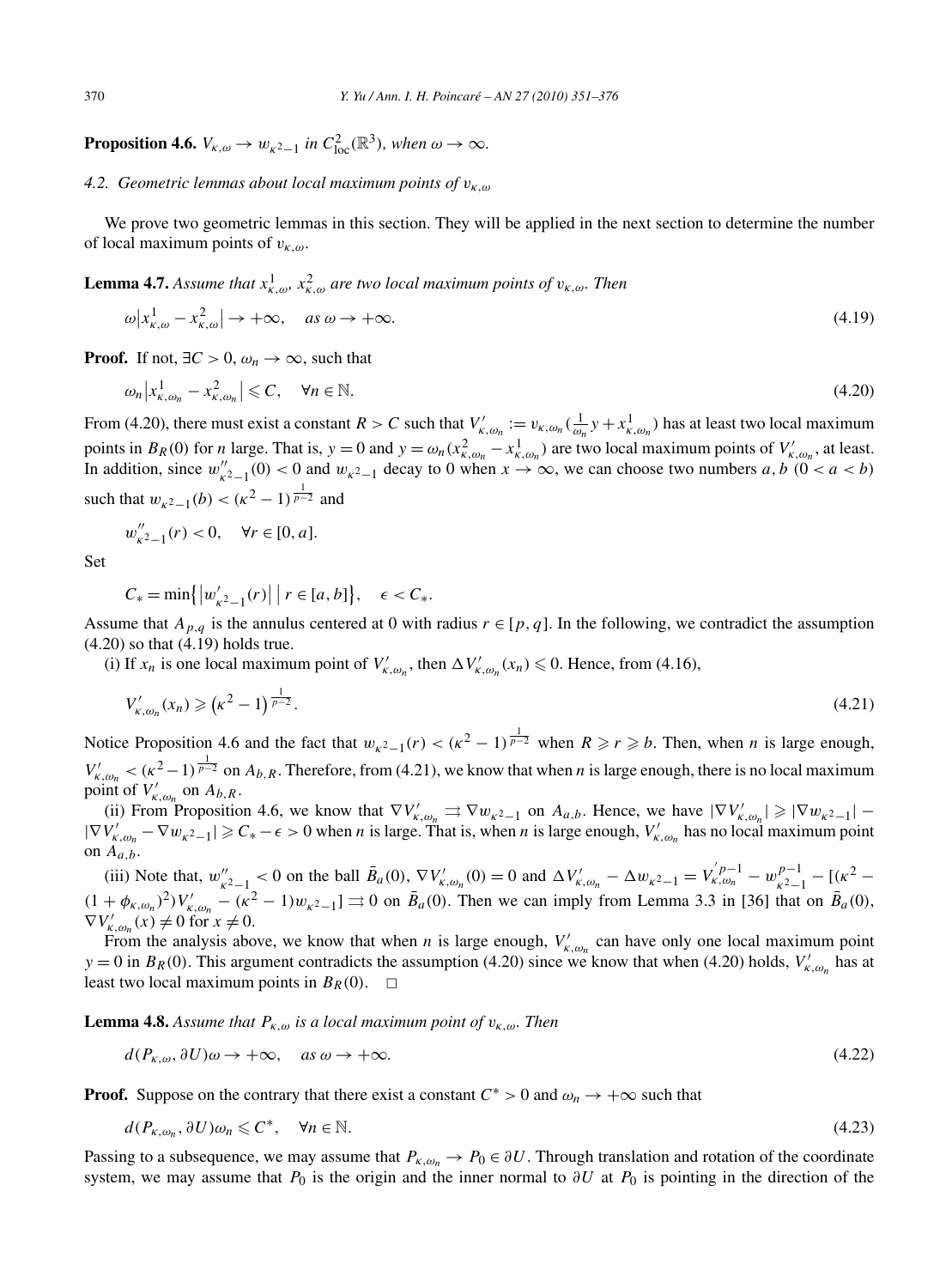positive *x*<sub>3</sub> axis. Then there exists a smooth function  $\omega_{P_0}(x')$  ( $x' = (x_1, x_2)$  sufficiently small) such that in a small neighborhood  $\mathcal N$  of  $P_0$ ,

- (i)  $\omega_{P_0}(0) = 0$  and  $\nabla \omega_{P_0}(0) = 0$ ;
- (ii)  $\partial U \cap \mathcal{N} = \{(x', x_3) | x_3 = \omega_{P_0}(x')\}$  and  $U \cap \mathcal{N} = \{(x', x_3) | x_3 > \omega_{P_0}(x')\}.$

By the  $\omega_{P_0}$  above, we can construct a diffeomorphism  $\mathcal{F}^{-1}$  mapping from an open set  $\mathcal{V} \subset \{y_3 > 0\}$  to an open set  $\mathcal{O} \subset U \cap \mathcal{N}$  by

$$
\mathcal{F}^{-1}(y) = \left(y_1 - y_3 \frac{\partial \omega_{P_0}}{\partial x_1}(y'), y_2 - y_3 \frac{\partial \omega_{P_0}}{\partial x_2}(y'), y_3 + \omega_{P_0}(y')\right) \in \mathcal{O}, \quad \forall y \in \mathcal{V}.
$$
 (4.24)

Without loss of generality, we assume that  $\bar{B}_{3g}^+ \subset V$ . When *n* is large enough, we have  $P_{\kappa,\omega_n} \in \mathcal{O}$  and  $Q_{\kappa,\omega_n} =$  $(q'_{\kappa,\omega_n}, \frac{\alpha_{\kappa,\omega_n}}{\omega_n}) = \mathcal{F}(P_{\kappa,\omega_n}) \in B_{\mathcal{Q}}^+ := \{y \in B_{\mathcal{Q}} \mid y_3 > 0\}$  for some  $\alpha_{\kappa,\omega_n} \geq 0$ . Since  $\mathcal{F}$  is a diffeomorphism, from (4.23),  $\{\alpha_{\kappa,\omega_n}\}\$ is uniformly bounded. Hence, up to a subsequence, we can assume  $\alpha_{\kappa,\omega_n}\to\alpha\geq 0$ . Set

$$
\mathbb{R}^3_{\alpha,+} = \{ y \mid y_3 > -\alpha \}
$$

and

$$
\tilde{v}_{\kappa,\omega_n}(y) := v_{\kappa,\omega_n}(\mathcal{F}^{-1}(y)), \quad y \in \bar{B}_{2\varrho}^+,
$$
\n
$$
\tilde{w}_{\kappa,\omega_n}(z) := \tilde{v}_{\kappa,\omega_n}(\mathcal{Q}_{\kappa,\omega_n} + \frac{1}{\omega_n}z), \quad z \in \bar{B}_{\varrho\omega_n} \cap \{z_3 \geq -\alpha_{\kappa,\omega_n}\}.
$$

It is clear from (4.2) that in  $B_{\rho\omega_n} \cap \{z_3 > -\alpha_{\kappa,\omega_n}\}\$ ,  $\tilde{w}_{\kappa,\omega_n}$  satisfies

$$
\sum_{i,j=1}^{3} \frac{\partial}{\partial z_i} \left( a_{ij}^{\omega_n} \frac{\partial \tilde{w}_{\kappa,\omega_n}}{\partial z_j} \right) + \sum_{j=1}^{3} \left( \frac{1}{\omega_n} b_j^{\omega_n} - \sum_i \frac{\partial a_{ij}^{\omega_n}}{\partial z_i} \right) \frac{\partial \tilde{w}_{\kappa,\omega_n}}{\partial z_j} \n- \left\{ \kappa^2 - \left( 1 + \frac{1}{\omega_n} \Phi_{\omega} (\omega_n^{\frac{2}{p-2}} v_{\kappa,\omega_n}) \right)^2 \left[ \mathcal{F}^{-1} \left( \mathcal{Q}_{\kappa,\omega_n} + \frac{1}{\omega_n} z \right) \right] \right\} \tilde{w}_{\kappa,\omega_n} + \tilde{w}_{\kappa,\omega_n}^{p-1} = 0
$$
\n(4.25)

where

$$
a_{ij}^{\omega_n}(z) = \sum_{l=1}^3 \frac{\partial \mathcal{F}_i}{\partial x_l} \left( \mathcal{F}^{-1} \left( \mathcal{Q}_{\kappa,\omega_n} + \frac{1}{\omega_n} z \right) \right) \frac{\partial \mathcal{F}_j}{\partial x_l} \left( \mathcal{F}^{-1} \left( \mathcal{Q}_{\kappa,\omega_n} + \frac{1}{\omega_n} z \right) \right), \quad 1 \le i, j \le 3,
$$
  

$$
b_j^{\omega_n} = (\Delta \mathcal{F}_j) \left( \mathcal{F}^{-1} \left( \mathcal{Q}_{\kappa,\omega_n} + \frac{1}{\omega_n} z \right) \right), \quad j = 1, 2, 3.
$$

By a similar argument as in the proof of Proposition 4.6, we can assume that

$$
\tilde{w}_{\kappa,\omega_n} \to w_0
$$
 in  $C^2_{loc}(\mathbb{R}^3_{\alpha,+})$ .

We claim that this  $w_0$  solves the following elliptic problem

$$
\begin{cases} \Delta u - (\kappa^2 - (1+\tau)^2)u + u^{p-1} = 0 & \text{in } \mathbb{R}^3_{\alpha,+}, \\ u > 0 & \text{in } \mathbb{R}^3_{\alpha,+}, \\ u = 0 & \text{on } \partial \mathbb{R}^3_{\alpha,+}. \end{cases}
$$
(4.26)

Here,  $\tau \in [-1, 0]$  is a constant. But from Theorem 1.1 in [15], the system (4.26) has no solution. We get a contradiction. So the sequence  $\{\omega_n\}$  satisfying (4.23) does not exist.

In the rest, let us prove the claim that  $w_0$  solves the system (4.26). Assume

$$
\tilde{\phi}_{\kappa,\omega_n}(z) := \frac{\Phi_{\omega_n}(\omega_n^{\frac{2}{p-2}} v_{\kappa,\omega_n})}{\omega_n} \bigg(\mathcal{F}^{-1}\bigg(Q_{\kappa,\omega_n} + \frac{1}{\omega_n}z\bigg)\bigg).
$$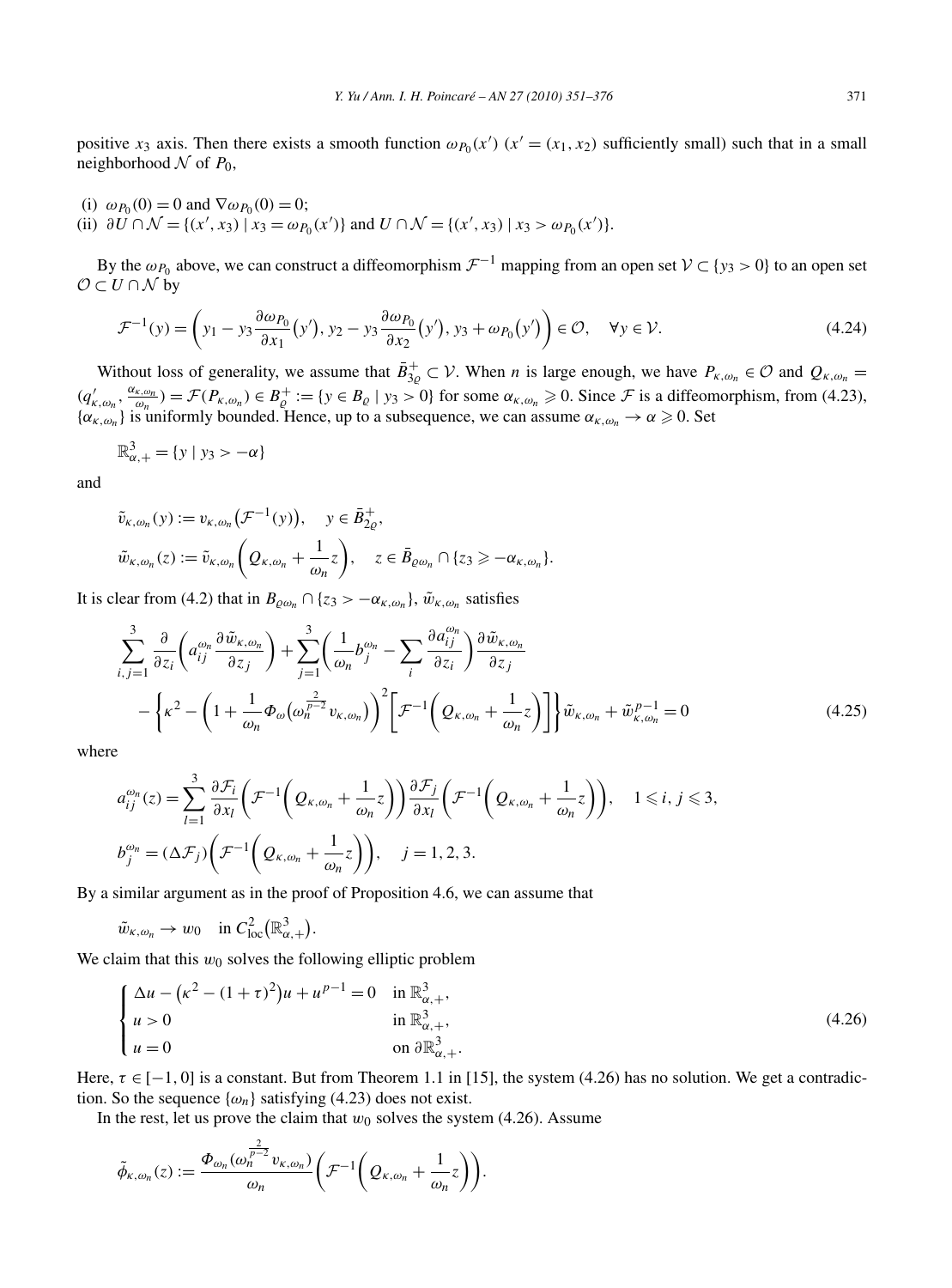By using the fact that  $\Phi_{\omega_n}(\omega_n^{\frac{2}{p-2}} v_{\kappa,\omega_n}) \in M$ , it is simple to see that

$$
\|\nabla \widetilde{\phi}_{\kappa,\omega_n}\|_{L^{\infty}(\bar{B}_{\varrho\omega_n}\cap\{z_3>-\alpha_{\kappa,\omega_n}\})}\leqslant \frac{C}{\omega_n^2},
$$

*C* is a constant depending on the Born–Infeld parameter *b* and the diffeomorphism  $\mathcal{F}$ . Thus,

$$
\int_{\bar{B}_{\varrho\omega_n} \cap \{z_n > -\alpha_{\kappa,\omega_n}\}} |\nabla \tilde{\phi}_{\kappa,\omega_n}|^2 \leqslant \frac{C\varrho^3}{\omega_n} \to 0, \quad \text{as } \omega_n \to \infty.
$$
\n(4.27)

We can choose a sequence of bounded convex open sets  $\{\Omega_n\}$ , such that  $\Omega_n \in \Omega_{n+1} \in \mathbb{R}^3_{\alpha,+}$  and  $\{\Omega_n\}$  makes a covering of  $\mathbb{R}^3_{\alpha,+}$ . By applying Poincaré inequality on  $\Omega_n$ , we know that for *s* large

$$
\int_{\Omega_n} |\tilde{\phi}_{\kappa,\omega_s} - (\tilde{\phi}_{\kappa,\omega_s})_{\Omega_n}|^2 \leqslant C(n) \int_{\Omega_n} |\nabla \tilde{\phi}_{\kappa,\omega_s}|^2 \tag{4.28}
$$

where  $C(n)$  depends on  $\Omega_n$  only. Notice Proposition 2.8.  $\forall s, |(\phi_{\kappa,\omega_s})_{\Omega_n}| \leq 1$ . Up to a subsequence, we can assume that  $\tilde{\phi}_{\kappa,\omega_s} \to \tau$  in  $L^2(\Omega_n)$  where  $\tau \in [-1,0]$  is a constant. Moreover, by diagonal process, we can assume, up to a subsequence, that

$$
\tilde{\phi}_{\kappa,\omega_s} \to \tau \quad \text{in } L^2_{\text{loc}}(\mathbb{R}^3_{\alpha,+}).
$$
\n(4.29)

See from (4.25), (4.29) and the fact that  $\tilde{w}_{k,\omega_s} \to w_0$  in  $C^2_{loc}(\mathbb{R}^3_{\alpha,+})$ , we know that  $w_0$  is a solution of

$$
\sum_{i,j} \frac{\partial}{\partial z_i} \left( a_{ij}(0) \frac{\partial w_0}{\partial z_j} \right) - \left( \kappa^2 - (1+\tau)^2 \right) w_0 + w_0^{p-1} = 0.
$$

Here,  $a_{ij}(0)$  is the limit of  $a_{ij}^{\omega_n}(z)$  as  $n \to \infty$ . In view of

$$
D\mathcal{F}(0) = \left[D\mathcal{F}^{-1}(0)\right]^{-1} = I,
$$

we know that  $w_0$  satisfies the equation in (4.26). In order to prove  $w_0$  satisfying the boundary value condition in (4.26), we define

$$
\bar{w}_{\kappa,\omega_n}(z) = \tilde{w}_{\kappa,\omega_n}(z - p_n), \quad \forall z \in \bar{B}_{\varrho,\omega_n}(p_n) \cap \{z_3 \geq -\alpha\}
$$

where  $p_n = (0, 0, \alpha_{K, \omega_n} - \alpha)$ . Denote  $p_0 = (0, 0, -\alpha)$ . For a fixed  $R > 0$ ,

$$
B_R^+(p_0) := \{ x \in B_R(p_0) \mid z_3 > -\alpha \}.
$$

Since  $\{\alpha_{\kappa,\omega_n}\}\$ is bounded, we have  $B_R^+(p_0) \in B_{\varrho\omega_n}(p_n) \cap \{z_3 \geq -\alpha\}$  when *n* is large enough. Apply a standard *L<sup>p</sup>* estimate on (4.25). We conclude that  $\forall q > 1$ ,  $\bar{w}_{k,\omega_n}$  is uniformly bounded in  $W^{2,q}(B_R^+(p_0))$ . Note that,  $\alpha_{\kappa,\omega_n} \to \alpha$  and  $W^{2,q}(B_R^+(p_0))$  is compactly embedded into  $C^{1,\beta}(\bar{B}_R^+(p_0))$  for some  $\beta \in (0,1)$ . Then  $\bar{w}_{\kappa,\omega_n} \rightrightarrows w_0$ in  $B_R^+(p_0)$ . Because  $\overline{w}_{k,\omega_n}(z) = 0$  if  $z_3 = -\alpha$ ,  $w_0$  satisfies the boundary value condition in (4.26). Note that  $\tilde{w}_{\kappa,\omega_n}(0) = v_{\kappa,\omega_n}(P_{\kappa,\omega_n}) \geqslant (\kappa^2 - 1)^{\frac{1}{p-2}}$ . By strong maximum principle, we get  $w_0 > 0$  in  $\mathbb{R}^3_{\alpha,+}$ . Therefore,  $w_0$  is a solution of (4.26).  $\Box$ 

## *4.3. Profiles of the least-J -action solutions*

In this section, we show that (1) when  $\kappa$  and  $\omega$  are suitably large,  $v_{\kappa,\omega}$  has exactly one local maximum point  $P_{\kappa,\omega}$ and (2) outside this local maximum point,  $v_{k,\omega} \to 0$  in  $C_{loc}^{1,\alpha}$ .

**Proposition 4.9.** *vκ,ω has exactly one local maximum point if ω and κ are suitably large.*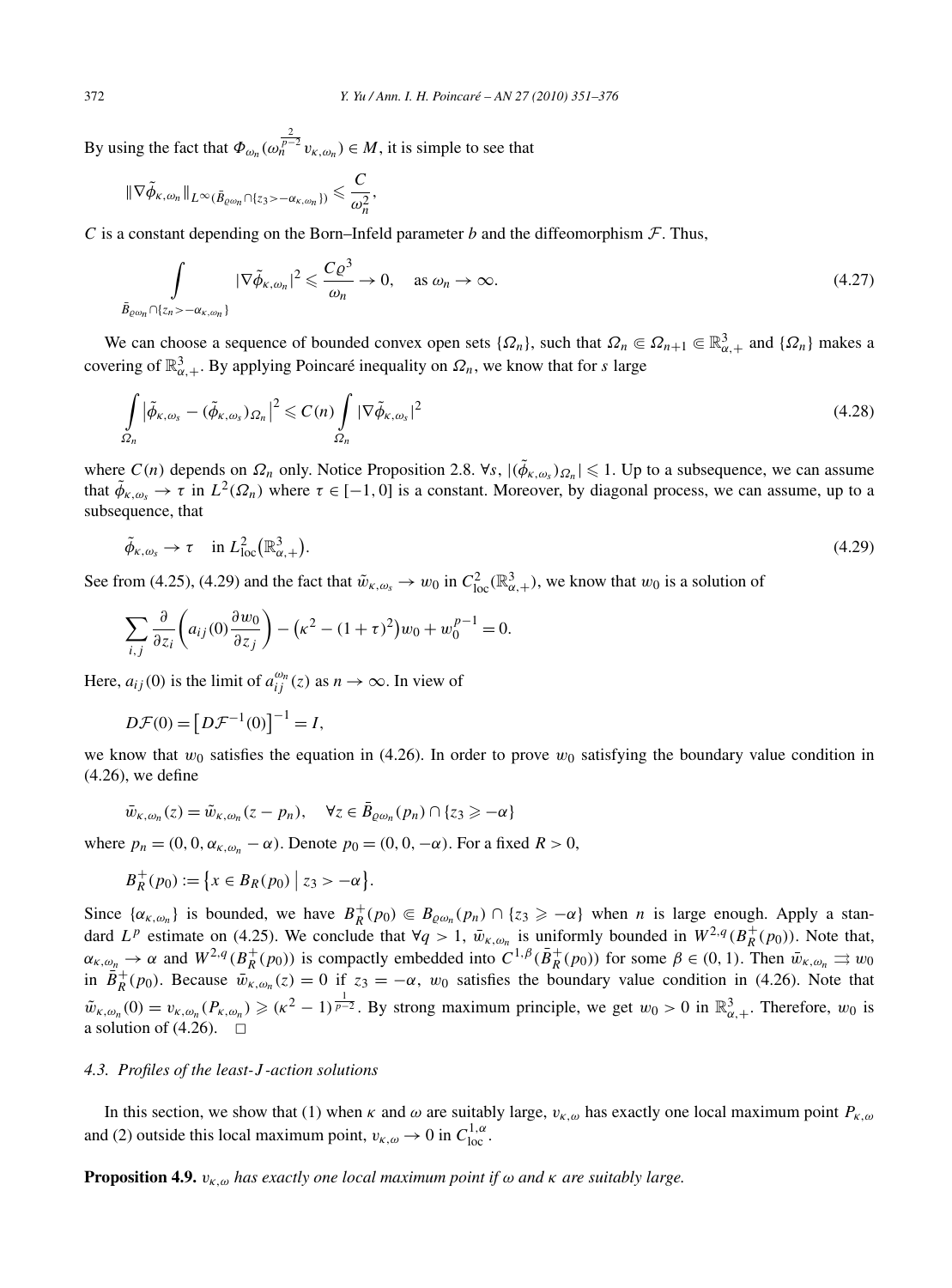**Proof.** Assume that there exists a sequence  $\omega_n \to \infty$  such that  $\forall n \in \mathbb{N}$ ,  $v_{k,\omega_n}$  has at least *l* local maximum points. By Lemmas 4.7 and 4.8, we know that for a fixed  $R > 0$ , there exists  $k(R) > 0$ , when  $s > k(R)$ ,

$$
B_{\frac{1}{\omega_s}R}\left(x_{\kappa,\omega_s}^i\right) \subset U, B_{\frac{1}{\omega_s}R}\left(x_{\kappa,\omega_s}^i\right) \cap B_{\frac{1}{\omega_s}R}\left(x_{\kappa,\omega_s}^j\right) = \emptyset
$$
\n
$$
(4.30)
$$

where  $x_{k, \omega_s}^i$  and  $x_{k, \omega_s}^j$  are two different local maximum points of  $v_{k, \omega_s}$ . Note that,

$$
J_{\kappa,\omega}[v_{\kappa,\omega}] \ge \int\limits_U \left(\frac{1}{2} - \frac{1}{p}\right) \frac{1}{\omega^2} |\nabla v_{\kappa,\omega}|^2 + \left[\frac{1}{2}(\kappa^2 - 1) - \frac{1}{p}\kappa^2\right] v_{\kappa,\omega}^2.
$$

If we define

$$
V_{\kappa,\omega_s}^i(x) := v_{\kappa,\omega_s} \bigg( \frac{1}{\omega_s} x + x_{\kappa,\omega_s}^i \bigg)
$$

where  $\{x_{\kappa,\omega_s}^i | i = 1, 2, ..., l\}$  are *l* local maximum points of  $v_{\kappa,\omega_s}$ , then for *s* large,

$$
J_{\kappa,\omega_{s}}[v_{\kappa,\omega_{s}}] \geqslant \sum_{i=1}^{l} \int_{B_{\frac{1}{\omega_{s}}R}(x_{\kappa,\omega_{s}}^{i})} \left(\frac{1}{2} - \frac{1}{p}\right) \frac{1}{\omega_{s}^{2}} |\nabla v_{\kappa,\omega_{s}}|^{2} + \left[\frac{1}{2}(\kappa^{2} - 1) - \frac{1}{p}\kappa^{2}\right] v_{\kappa,\omega_{s}}^{2}
$$

$$
= \omega_{s}^{-3} \sum_{i=1}^{l} \int_{B_{R}} \left(\frac{1}{2} - \frac{1}{p}\right) |\nabla V_{\kappa,\omega_{s}}^{i}|^{2} + \left[\frac{1}{2}(\kappa^{2} - 1) - \frac{1}{p}\kappa^{2}\right] (V_{\kappa,\omega_{s}}^{i})^{2}.
$$
(4.31)

In another way, by Proposition 4.1 and Proposition 2.8, we get

$$
\mathcal{C}_{\kappa,\omega_s} \leqslant \kappa^{\frac{6-p}{p-2}} \inf_{v \in P} \left\{ \sup_{t \geqslant 0} t^2 \int\limits_{U_{\kappa}} \frac{1}{2\omega_s^2} |\nabla v|^2 + \frac{1}{2} v^2 \, dy - \frac{1}{p} t^p \int\limits_{U_{\kappa}} v_+^p \, dv \right\} \tag{4.32}
$$

where

$$
P = \{v \mid v \ge 0, \ v \in H_0^1(U_\kappa), \ v \ne 0\}, \qquad U_\kappa = \{y \mid y = \kappa x, \ x \in U\}.
$$

Apply Lemma 3.1 in [26] on the right-hand side of  $(4.32)$ . We know that if *w* is the unique solution of the elliptic problem  $(4.12)$ – $(4.13)$  when  $c = 1$ , then

$$
\mathcal{C}_{\kappa,\omega_s} = J_{\kappa,\omega_s} [v_{\kappa,\omega_s}] \leqslant \kappa^{\frac{6-p}{p-2}} \omega_s^{-3} \left[ \left( \frac{1}{2} - \frac{1}{p} \right) \|w\|_{H^1(\mathbb{R}^3)}^2 + o(1)_s \right]
$$
\n(4.33)

where  $o(1)_s \to 0$  when  $\kappa$  is fixed and  $s \to \infty$ .

Let  $s \to \infty$ ,  $R \to \infty$  successively. By (4.31), (4.33) and Proposition 4.6, we have

$$
l\int_{\mathbb{R}^3} \left(\frac{1}{2} - \frac{1}{p}\right) |\nabla w_{\kappa^2 - 1}|^2 + \left[\frac{1}{2}(\kappa^2 - 1) - \frac{1}{p}\kappa^2\right] w_{\kappa^2 - 1}^2 \le \kappa^{\frac{6-p}{p-2}} \left(\frac{1}{2} - \frac{1}{p}\right) \|w\|_{H^1(\mathbb{R}^3)}^2.
$$
\n(4.34)

By (4.14), we know that

$$
w_{\kappa^2 - 1}(x) = (\kappa^2 - 1)^{\frac{1}{p-2}} w(\sqrt{\kappa^2 - 1}x), \quad \forall x \in \mathbb{R}^3.
$$
 (4.35)

Plug (4.35) into (4.34), we get

$$
l\left[\frac{p-2}{2p}\|w\|_{H^1(\mathbb{R}^3)}^2 - \frac{1}{p(k^2-1)}\int\limits_{\mathbb{R}^3} w^2\right] \leqslant \left(\frac{k^2}{k^2-1}\right)^{\frac{6-p}{2(p-2)}} \frac{p-2}{2p} \|w\|_{H^1(\mathbb{R}^3)}^2.
$$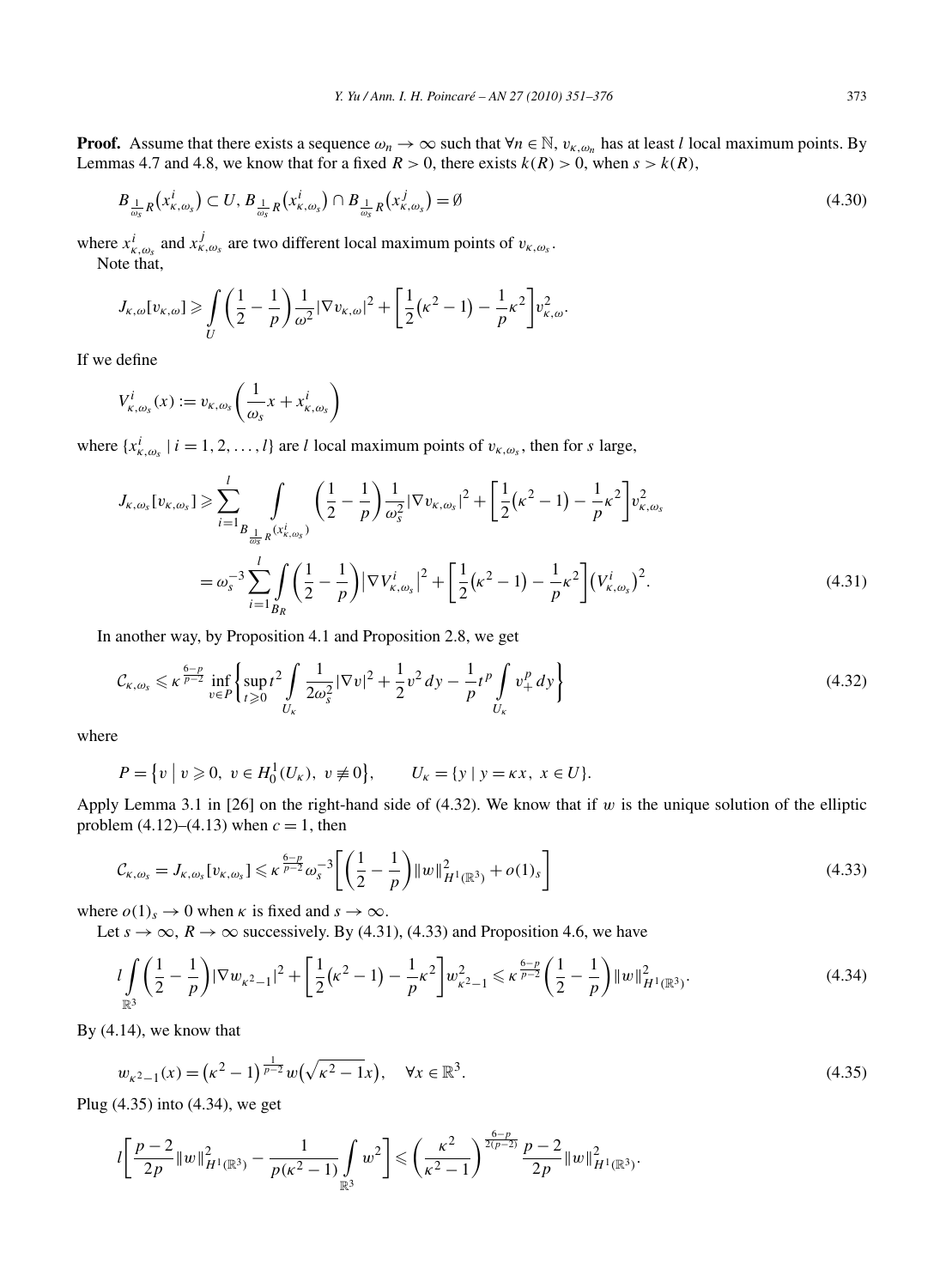Therefore,

$$
l\left[\frac{p-2}{2p} - \frac{1}{p(k^2-1)}\right] \leqslant \left(\frac{k^2}{k^2-1}\right)^{\frac{6-p}{2(p-2)}} \frac{p-2}{2p}.\tag{4.36}
$$

From (4.36), we know that there exists  $\kappa_0 = \kappa_0(p) > 0$ , when  $\kappa > \kappa_0$ ,  $l \leq 1$ . In other words,  $v_{\kappa,\omega}$  has only one local maximum point in *U* when  $\kappa$  and  $\omega$  are suitably large.  $\Box$ 

Finally, we prove the point-condensation phenomenon of *vκ,ω*.

**Proposition 4.10.** *Assume that*  $\kappa$  *and*  $\omega$  *are suitably large.*  $P_{\kappa,\omega}$  *is the unique local maximum point of*  $v_{\kappa,\omega}$ *. Then, for some*  $\alpha \in (0, 1)$ *,* 

$$
v_{\kappa,\omega}(\cdot + P_{\kappa,\omega}) \to 0 \quad \text{in } C^{1,\alpha}_{loc}(U - P_{\kappa,\omega} \setminus \{0\}), \text{ as } \omega \to \infty.
$$

**Proof.** Choose  $\eta_0 > 0$  and  $R_0 > 0$  such that

$$
\kappa^2 - 1 > (2\eta_0)^{p-2}, \qquad R_0 = \left(\kappa^2 - 1\right)^{-\frac{1}{2}} \ln \frac{C(p, \kappa)}{\eta_0}
$$
\n(4.37)

where  $C(p, \kappa)$  satisfies

$$
w_{\kappa^2 - 1}(x) \leqslant C(p, \kappa) e^{-(\kappa^2 - 1)^{\frac{1}{2}} |x|}, \quad \forall x \in \mathbb{R}^3.
$$
\n
$$
(4.38)
$$

Apply Lemma 4.8 and Proposition 4.6. We know that when *ω* is large enough,

$$
B_{R_0}(0) \Subset U_{\kappa,\omega}, \qquad ||V_{\kappa,\omega} - w_{\kappa^2 - 1}||_{C^2(\bar{B}_{R_0}(0))} \le \eta_0.
$$

 $V_{\kappa,\omega}$  and  $U_{\kappa,\omega}$  in the following were defined at the beginning of Section 4.1. By (4.37), (4.38),

 $v_{\kappa,\omega}(x) \leq 2\eta_0$ ,  $\forall x \in \partial \bar{B}_{\frac{1}{\omega}R_0}(P_{\kappa,\omega}).$ 

Note that  $v_{\kappa,\omega} \in H_0^1(U)$  and  $v_{\kappa,\omega}$  has only one local maximum point in *U* when  $\omega$  is large enough. We then claim that  $v_{\kappa,\omega}(x) < 2\eta_0$  for  $x \in U \setminus \overline{B}_{R_0\frac{1}{\omega}}(P_{\kappa,\omega})$ . Otherwise, besides  $P_{\kappa,\omega}$ ,  $v_{\kappa,\omega}$  admits another local maximum point in  $U \setminus \bar{B}_{R_0 \frac{1}{\omega}}(P_{\kappa,\omega})$ . Therefore,  $V_{\kappa,\omega}$  satisfies

$$
\begin{cases}\n\Delta V_{\kappa,\omega} - (\kappa^2 - (1 + \phi_{\kappa,\omega})^2 - V_{\kappa,\omega}^{p-2})V_{\kappa,\omega} = 0 & \text{in } U_{\kappa,\omega} \setminus \bar{B}_{R_0}(0), \\
V_{\kappa,\omega} < 2\eta_0 & \text{in } U_{\kappa,\omega} \setminus \bar{B}_{R_0}(0), \\
V_{\kappa,\omega} \leq 2\eta_0 & \text{on } \partial \bar{B}_{R_0}(0), \\
V_{\kappa,\omega=0} & \text{on } \partial U_{\kappa,\omega}.\n\end{cases} \tag{4.39}
$$

In addition, by the modified Bessel function of order  $1/2$  (see Appendix C in [19]) and the Green's function for  $-\Delta + 1$  on  $\mathbb{R}^3$ , we can construct a function *W* such that

$$
\begin{cases} \Delta W - (\kappa^2 - 1 - (2\eta_0)^{p-2})W = 0 & \text{in } \mathbb{R}^3 \setminus \{0\}, \\ W = 2\eta_0 & \text{on } \partial B_{R_0}(0). \end{cases}
$$
\n(4.40)

More precisely, by setting

$$
F(x) = \frac{1}{|x|} e^{-|x|}, \qquad W(y) = B(p, \kappa) F(\sqrt{\kappa^2 - 1 - (2\eta_0)^{p-2}} y)
$$

where  $B(p, \kappa)$  is a constant so that  $W \equiv 2\eta_0$  on  $\partial B_{R_0}(0)$ . *W* satisfies (4.40).

By comparison principle, we have  $V_{\kappa,\omega} \leq W$  on  $U_{\kappa,\omega} \setminus \bar{B}_{R_0}(0)$ . Notice the uniform boundedness of  $V_{\kappa,\omega}$  in  $B_{R_0}(0)$ (see Lemma 4.4). We conclude that

$$
V_{\kappa,\omega}(y) \leqslant C(p,\kappa)e^{-\sqrt{\kappa^2-1-(2\eta_0)^{p-2}}|y|}, \quad \forall y \in U_{\kappa,\omega}.
$$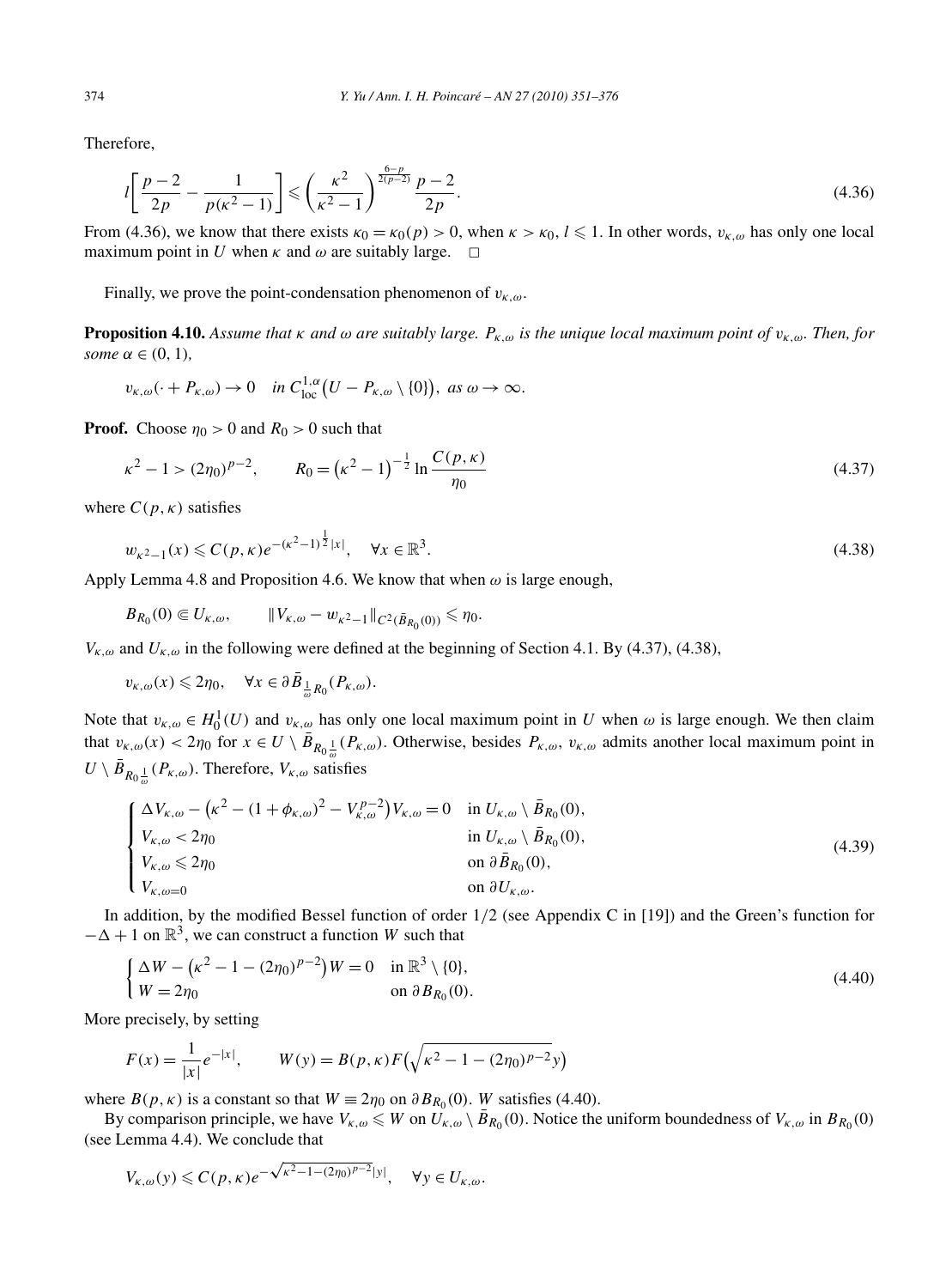That is,

$$
v_{\kappa,\omega}(x) \leq C(p,\kappa)e^{-\sqrt{\kappa^2 - 1 - (2\eta_0)^{p-2}}\omega|x - P_{\kappa,\omega}|}, \quad \forall x \in U.
$$
\n(4.41)

Away from  $P_{k,\omega}$ , the right-hand side of (4.41) is exponentially decay with respect to  $\omega$ . Since  $v_{k,\omega}$  satisfies (4.2), we then complete the proof by an application of a standard  $L^p$  estimate on  $v_{k,\omega}$  (see Theorem 9.11 in [20]).  $\Box$ 

In the end, from Proposition 4.9 and Proposition 4.10, we have

**Theorem 4.11.** *If uκ,ω is a least-J*+*,κ,ω-action solution of* (3.25)*, then it has exactly one local maximum point Pκ,ω when*  $\kappa$  *and*  $\omega$  *are suitably large. In addition, for some*  $\alpha \in (0, 1)$ *,* 

$$
\omega^{\frac{2}{2-p}}u_{\kappa,\omega}(\cdot+P_{\kappa,\omega})\to 0 \quad \text{in } C^{1,\alpha}_{loc}(U-P_{\kappa,\omega}\setminus\{0\}), \text{ as } \omega\to\infty.
$$

#### **Acknowledgements**

The author would like to address his grateful thanks to Professor Fang-Hua Lin for his kind supervision, guidance and helpful discussion in the current work. The author also thanks the editor and the referee for a thorough review and many valuable suggestions regarding the revision of this paper.

## **References**

- [1] J.C. Brunelli, Dispersionless limit of integrable models, Brazilian J. Physics 30 (2) (June 2000) 455–468.
- [2] Max Born, Modified field equations with a finite radius of the electron, Nature 132 (1933) 282.
- [3] Max Born, On the quantum theory of the electromagnetic field, Proc. Roy. Soc. A 143 (1934) 410–437.
- [4] V. Benci, D. Fortunato, Solitary waves of the nonlinear Klein–Gordon equation coupled with the Maxwell equations, Rev. Math. Phys. 14 (4) (2002) 409–420.
- [5] V. Benci, D. Fortunato, Solitary waves in the nonlinear wave equation and in gauge theories, Fixed Point Theory Appl. 1 (2007) 61–86.
- [6] V. Benci, D. Fortunato, Solitary waves in classical field theory, in: V. Benci, A. Masiello (Eds.), Nonlinear Analysis and Applications to Physical Sciences, Springer, Milano, 2004, pp. 1–50.
- [7] V. Benci, D. Fortunato, On the existence of infinitely many geodesics on space–time manifolds, Adv. in Math. 105 (1994) 1–25.
- [8] M. Born, L. Infeld, Foundation of the new field theory, Nature 132 (1933) 1004.
- [9] M. Born, L. Infeld, Foundation of the new field theory, Proc. Roy. Soc. A 144 (1934) 425–451.
- [10] V. Benci, P.H. Rabinowitz, Critical points theorems for indefinite functionals, Invent. Math. 52 (1979) 241–273.
- [11] D. Cassani, Existence and non-existence of solitary waves for the critical Klein–Gordon equation coupled with Maxwell's equations, Nonlinear Anal. 58 (2004) 733–747.
- [12] Teresa D'Aprile, Dimitri Mugnai, Solitary waves for nonlinear Klein–Gordon–Maxwell and Schrödinger–Maxwell equations, Proc. Roy. Soc. Edinburgh Sect. A 134 (5) (2004) 893–906.
- [13] Pietro d'Avenia, Lorenzo Pisani, Nonlinear Klein–Gordon equations coupled with Born–Infeld type equations, Elect. J. Diff. Eqns. 26 (2002) 1–13.
- [14] H. Egnell, Asymptotic results for finite energy solutions of semilinear elliptic equations, J. Differential Equations 98 (1992) 34–56.
- [15] M. Esteban, P.L. Lions, Existence and non-existence results for semilinear elliptic problems in unbounded domanis, Proc. Roy. Soc. Edinburgh Sect. A 93 (1982) 1–14.
- [16] M. Esteban, E. Séré, Stationary states of the nonlinear Dirac equation: A variational approach, Comm. Math. Phys. 171 (1995) 323–350.
- [17] D. Fortunato, L. Orsina, L. Pisani, Born–Infeld type equations for electrostatic fields, J. of Math. Phys. 43 (11) (2002) 5698–5706.
- [18] G.W. Gibbons, Born–Infeld particles and Dirichlet p-branes, Nucl. Phys. B 514 (1998) 603.
- [19] B. Gidas, W.-M. Ni, L. Nirenberg, Symmetry of positive solutions of nonlinear elliptic equations in *Rn*, Adv. in Math. 7A (Suppl. Stud.) (1981) 369–402.
- [20] D. Gilbarg, Neil S. Trudinger, Elliptic Partial Differential Equations of Second Order, Springer, 2001.
- [21] M.K. Kwong, Uniqueness of positive solutions of  $\Delta u u + u^p = 0$  in  $R^n$ , Arch. Rational Mech. Anal. 105 (1989) 243–266.
- [22] E. Long, Existence and stability of solitary waves in non-linear Klein–Gordon–Maxwell equations, Rev. Math. Phys. 18 (2006) 747–779.
- [23] C.-S. Lin, W.-M. Ni, I. Takagi, Large amplitude stationary solutions to a chemotaxis system, J. Differential Equations 72 (1988) 1–27.
- [24] F. Lin, Y. Yang, Gauged harmonic maps, Born–Infeld electromagnetism, and magnetic vortices, CPAM 56 (2003) 1631–1665.
- [25] D. Mugnai, Coupled Klein–Gordon and Born–Infeld type equations: Looking for solitary waves, Proc. R. Soc. Lond. Ser. A Math. Phys. Eng. Sci. 460 (2004) 1519–1528.
- [26] W.-M. Ni, J. Wei, On the location and profile of spike-layer solutions to singularly perturbed semilinear Dirichlet problems, CPAM XLVIII (1995) 731–768.
- [27] N. Ogawa, Chaplygin Gas and Brane, in: Proceedings of the 8th International Conference on Geometry Integrability & Quantization, June 2007, pp. 279–291.